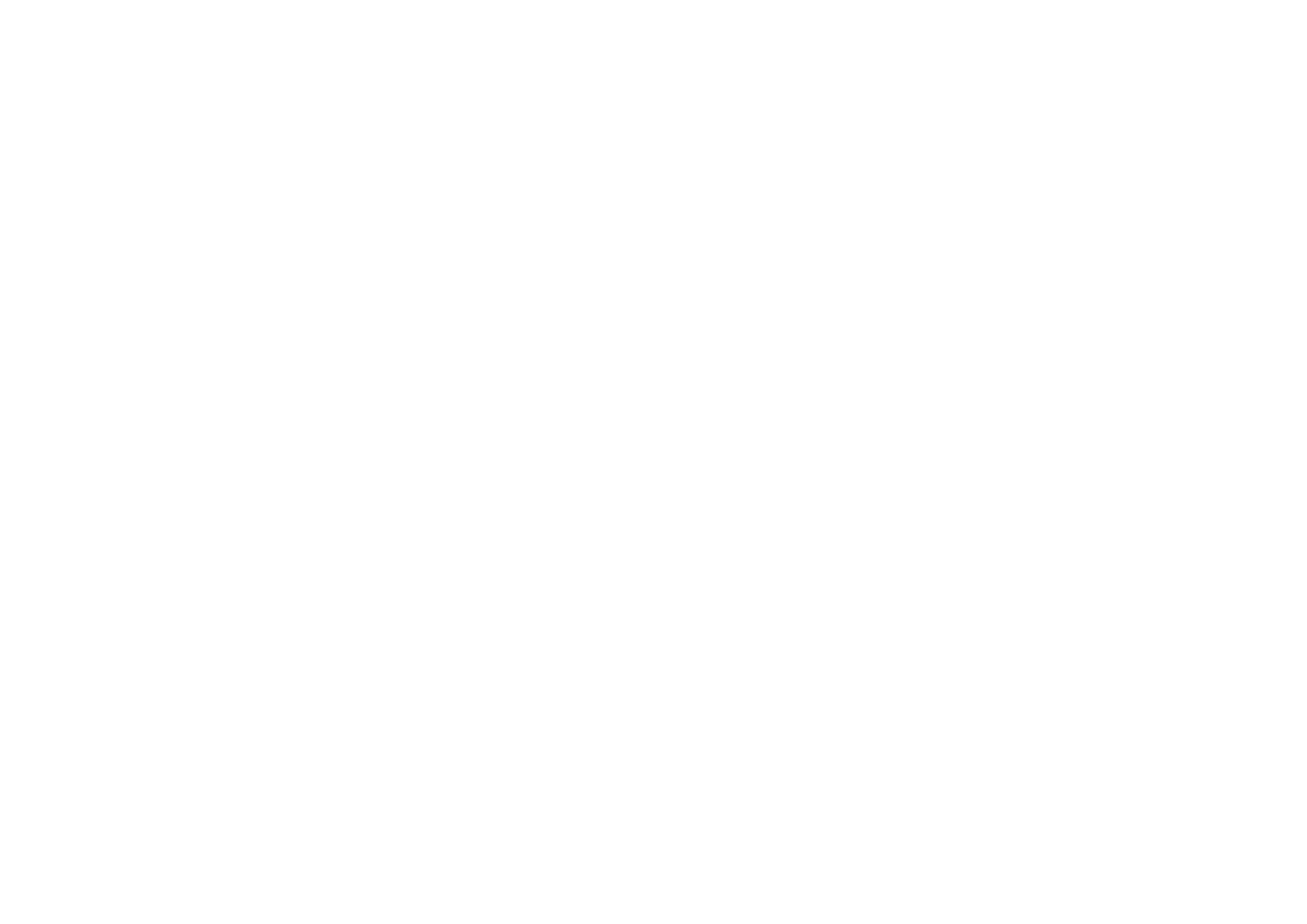### **Cam followers**

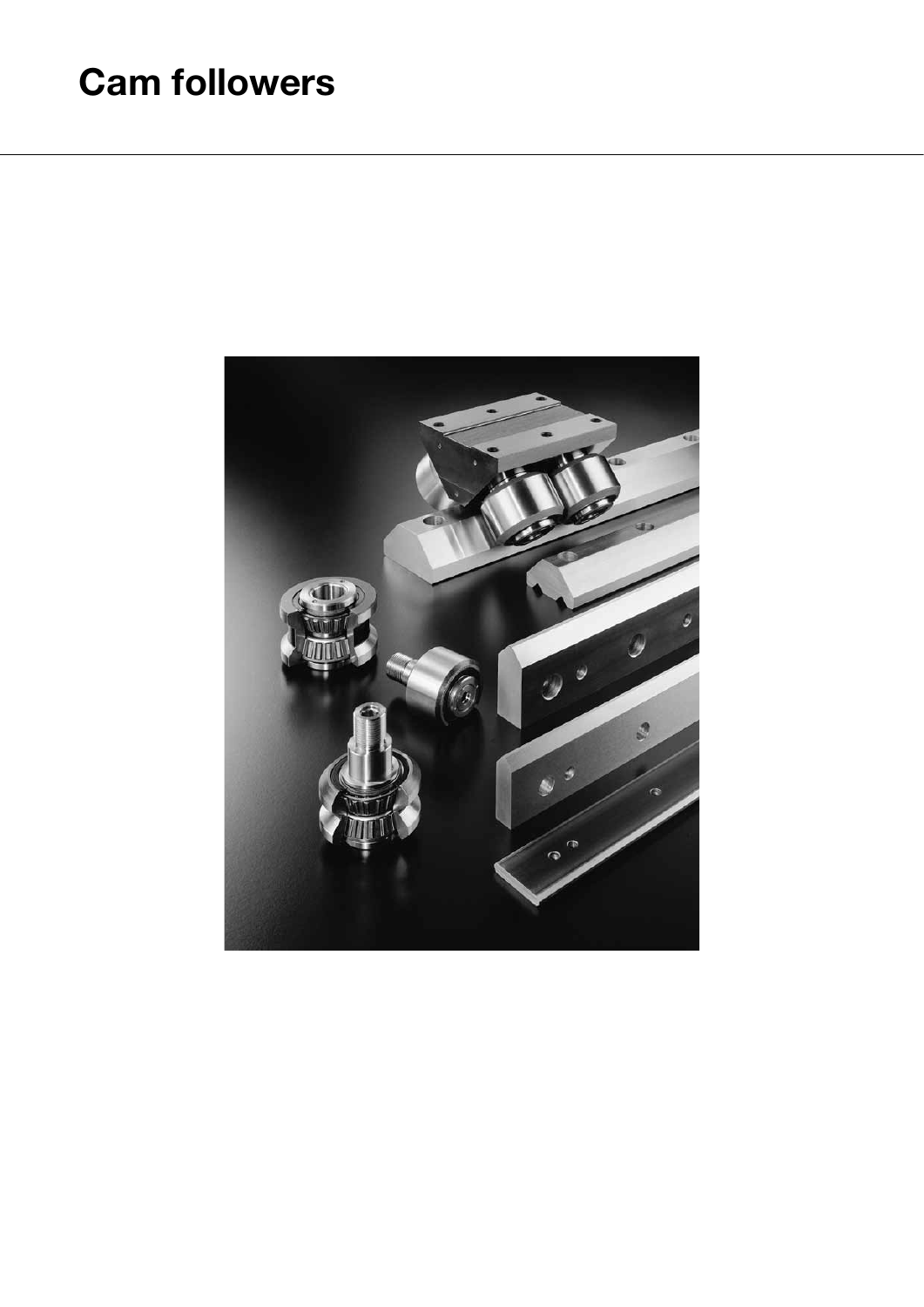# **Summary**

| <b>Cam followers</b><br>with stud                               | Full complement needle rollers $GC$          |             |
|-----------------------------------------------------------------|----------------------------------------------|-------------|
|                                                                 | Full complement rollers GCU                  |             |
| <b>Cam followers</b><br>without stud                            | Full complement needle rollers $\mathsf{FG}$ |             |
|                                                                 | Full complement rollers FGU                  |             |
| Cam followers with tapered<br>bearings with and<br>without stud |                                              | <b>PK</b>   |
|                                                                 |                                              | <b>FK</b>   |
| <b>Small cam followers</b>                                      |                                              | FP          |
| Cam follower<br>with heavy stud                                 |                                              | PFL         |
| <b>Cam follower</b><br>with smooth stud                         |                                              | <b>PFP</b>  |
| Double cam follower                                             |                                              | <b>PFDL</b> |
| <b>Examples of special executions</b>                           |                                              |             |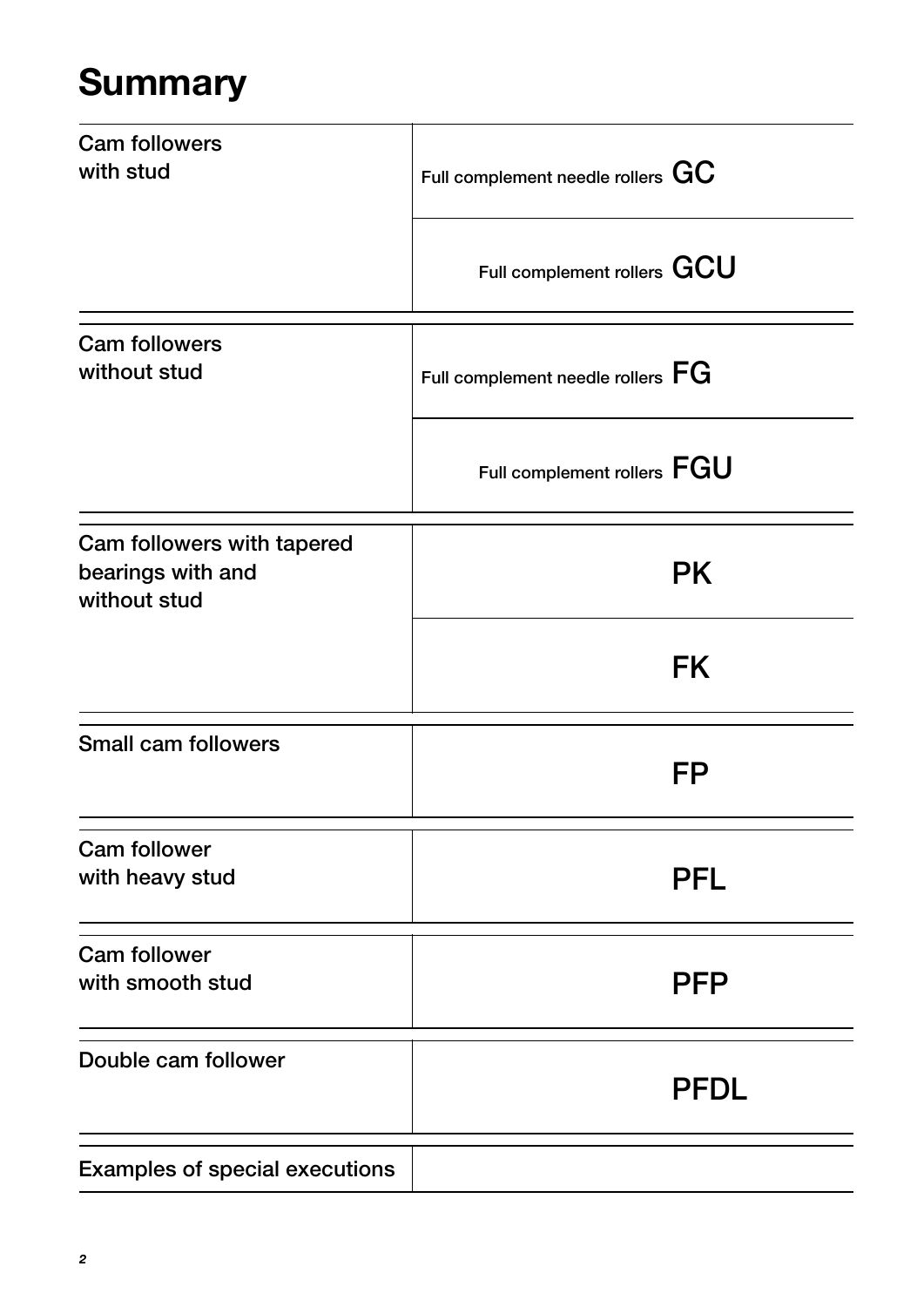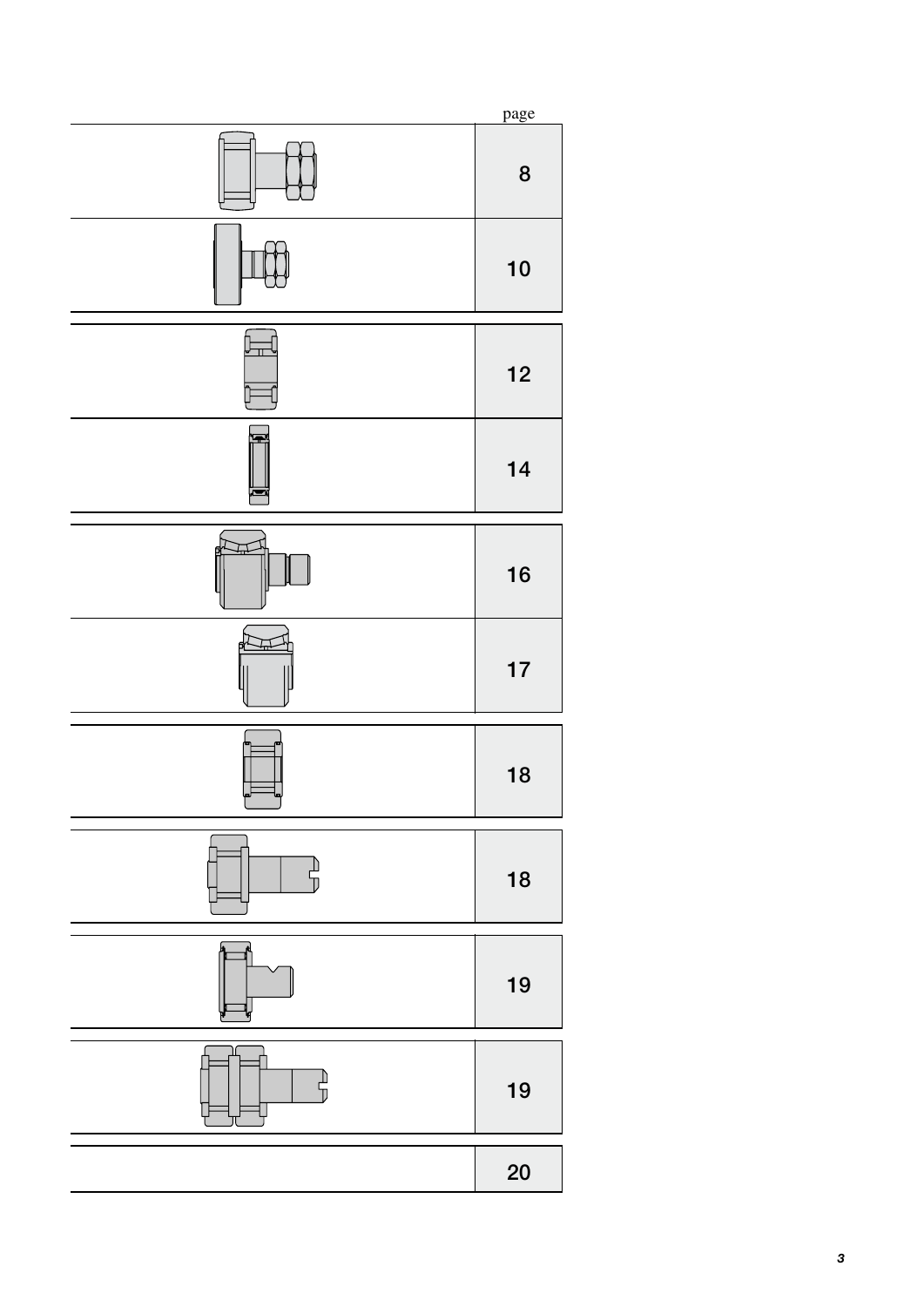# Cam followers Technicals characteristics

### Cam followers

NADELLA cam followers are designed to run directly on various types of surface such as cams, ramps and slideways.

In order to satisfy the operating conditions imposed on this type of bearing - heavy radial loads usually accompanied by substantial and repeated shocks, the various NADELLA cam followers have these common advantages:

- heavy section outer ring of high strength steel hardened to 58-62 HRC;
- outer ring possessing no oil hole or lubrication groove, thus preventing the introduction of impurities into the bearing and scaling and galling of the bearing track;
- convex outer ring tolerating out-of-parallelism of contact surfaces;
- oil holes situated under the needles enabling lubricant replenishment through the shaft;
- full complement of needles providing maximum dynamic and static load capacities.

Although the use of a convex outer ring is advisable in many cases, cam followers are also available with cylindrical outer ring for special applications or for use as radial bearings.

For the use of cam followers with convex outer ring as bearings, please consult NADELLA Technical Department.

#### *Types of cam follower*

| Convex outer ring |            |          |  |  |  |  |  |  |  |  |
|-------------------|------------|----------|--|--|--|--|--|--|--|--|
| without seals     | with seals |          |  |  |  |  |  |  |  |  |
|                   | plastic    | metal    |  |  |  |  |  |  |  |  |
| FG                | FG.FF      | FG.FFM   |  |  |  |  |  |  |  |  |
|                   |            | FGUMM    |  |  |  |  |  |  |  |  |
| FP.               |            |          |  |  |  |  |  |  |  |  |
| GC                | GCEE       | GCEEM    |  |  |  |  |  |  |  |  |
| GCR               | GCREE      | GCR. FFM |  |  |  |  |  |  |  |  |
|                   |            | GCUMM    |  |  |  |  |  |  |  |  |
|                   |            | GCURMM   |  |  |  |  |  |  |  |  |

| Cylindrical outer ring |            |         |  |  |  |  |  |  |  |  |  |
|------------------------|------------|---------|--|--|--|--|--|--|--|--|--|
| without seals          | with seals |         |  |  |  |  |  |  |  |  |  |
|                        | plastic    | metal   |  |  |  |  |  |  |  |  |  |
| FGL                    | FGLEE      | FGLEEM  |  |  |  |  |  |  |  |  |  |
| FGLL                   |            | FGULMM  |  |  |  |  |  |  |  |  |  |
| FPL                    |            |         |  |  |  |  |  |  |  |  |  |
| GCL                    | GCLEE      | GCLEEM  |  |  |  |  |  |  |  |  |  |
| GCRL                   | GCRLEE     | GCRLEEM |  |  |  |  |  |  |  |  |  |
|                        |            | GCULMM  |  |  |  |  |  |  |  |  |  |
|                        |            | GCURLMM |  |  |  |  |  |  |  |  |  |

#### *To use as follower*

#### *Dynamic capacity Cg NADELLA*

It is the constant radial load which a follower can support during 1 000 000 revolutions before the first signs of fatigue appear on a ring or rolling element.

This dynamic capacity enables to calculate the life of a cam follower.

#### *Limit loads*

#### *Dynamic limit load F*

It is the load which should not be exceeded when follower is subject to repeated forces.

#### *Static limit load Fo*

It is the maximum strength limit that the follower can exceptionally support.

#### *Operating conditions*

#### *Full complement needle followers types GC, FG, FP*

These followers are recommended under following conditions:

- Intermediate speeds
- High radial loads
- Oscillating motions.

#### *Full complement roller followers types GCU, FGU (light series)*

Their installation is especially recommended for:

- High speeds (increased grease content)
- Limited and intermittent axial loads
- Heavy radial loads.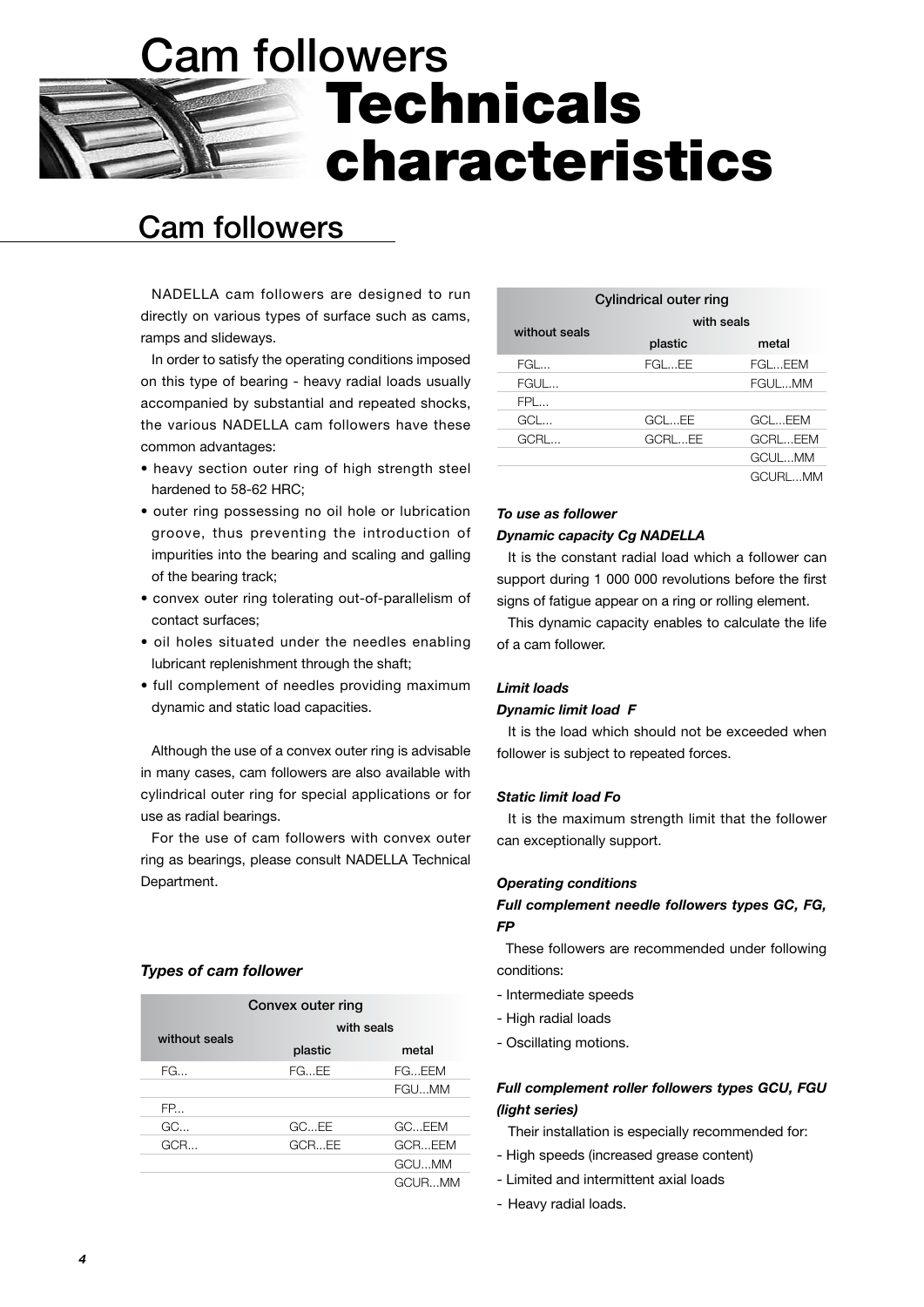

### Cam followers

#### *Full complement roller followers type FGU (heavy series)*

This type differs from the light series in that the outer ring is thicker, hence a larger outer diameter and thus can accept heavier loads.

#### *Cam followers types GCR, GCUR*

Derivatives of GC and GCU, this type has an eccentric collar, which is tightly fitted on the stud enabling the mounting position to be adjusted. The position of the stud can vary  $\pm$  k (see table of dimensions) relative to the centre of the hole in the mating member.

#### *Misalignment tolerances*

Followers with a convex outer ring permit displacement in relation to the track surface up to a maximum slope of:

7.0 in 1 000 for FG, GC and GCU.

#### *Tolerances on outer diameter*

For all types of follower:

- convex outer ring h9 on dim. De
- cylindrical outer ring h7 on dim. De
- out of roundness: in accordance ISO Standard 492 (class zero according to DIN 620).

#### *Shaft tolerances*

| For FG and derivatives                      | Dim. Di |
|---------------------------------------------|---------|
| Load fixed in relation to the inner ring    | h5      |
| Load rotating in relation to the inner ring | k5      |

The cylindrical tolerance, defined as the difference in radii of two coaxial cylinders (ISO Standard 1101), should normally be less than a quarter of the manufacturing tolerance. However, for high precision or high speed applications it is advised to restrict this tolerance to one eighth of the manufacturing tolerance.

Where followers are used as bearings, please consult NADELLA Technical Department for shaft and housing tolerances.

#### *Raceway strength*

The stress capacity of the raceway on which the follower rotates depends on several factors such as load and speed, possibility of shock and width of follower. In the case of high loads, raceway stress may be calculated approximately by the formula:

 $R>45$  P where: De xL

| $=$ raceway stress             |
|--------------------------------|
| $=$ applied load on follower   |
| $=$ outer diameter of follower |
| $=$ width of follower          |
|                                |

1) 1 megapascal (MPa) = 1 newton (N) per mm<sup>2</sup>

#### *Advice on assembly*

#### *Positioning of the radial lubrication hole*

In cases where the follower is subjected to high loads, shock or vibration, the lubrication hole situated under the needles should be positioned outside the loaded zone. The lubrication hole which is not visible on the cam follower with threaded stud is parallel to the screwdriver slot in the head of the stud. (The GC 13 does not possess a lubrication hole.) Where the head of the stud has a hexagonal socket, the position of the lubrication hole is indicated by the marking NA.

#### *Lateral support of FG type followers*

Shoulders on the shaft or other parts serving to retain the follower on the faces of the inner ring should have an outer diameter not less than dimensions  $D_1$ . Where there is considerable axial load or operation is subject to vibration, this outer diameter should be equal to dimension M.

#### *Mounting cam followers with threaded studs type GC, GCR, and derivatives*

The stud should fit easily into the hole in the mating member having a bore of tolerance H7. To ensure contact over the entire surface area of the yoke, the supporting face of the mating member should have a diameter of at least equal to dimension M. The locking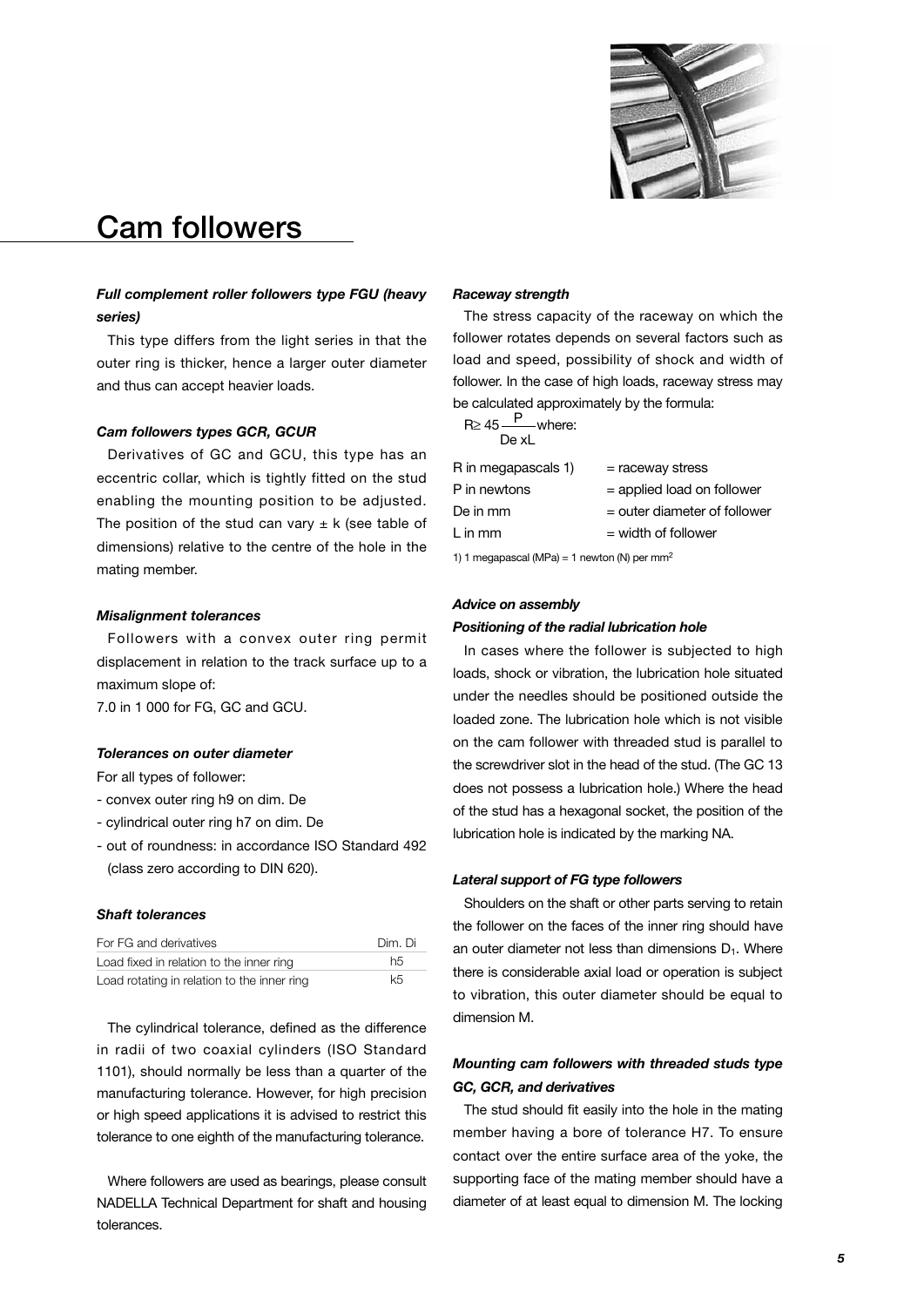# Cam followers Technicals characteristics

### Cam followers

torque applied to the nuts, as shown in the table of dimensions, is calculated to provide effective fixing of the followers.

#### *Accessories for followers GC and GCR*

Cam followers GC and GCR with threaded studs are supplied with the parts:

| Type GC, GCU                                                               | <b>Type GCR</b> |
|----------------------------------------------------------------------------|-----------------|
|                                                                            | one nut         |
| two nuts                                                                   | one lock washer |
|                                                                            | one flat washer |
| one grease nipple for followers up to $De = 28$ mm<br>(except GC 10 to 15) |                 |
| one grease nipple and one plug for<br>followers from De = 30 mm            |                 |

The stud of GC 10 to 15 has no axial hole. The stud of types GC and GCR up to De = 28 mm inclusive has a single threaded hole at its top end for a grease nipple. If this grease nipple is not used, an additional plug can be supplied on request as a substitute.

From De = 30 mm upwards the stud of the followers has a hole at each end for a grease nipple. Having filled the grease nipple into one of the holes, the other should be blanked by means of the plug supplied. If greasing is effected by means of the hole at right angles to the stud, the arrangement described still applies as the grease nipple will act as a plug in this case. However, if obstruction results from the protruding head of the grease nipple, this can be replaced by a second plug available on request.

Cam followers with threaded stud types GC and GCR have a screwdriver slot at the top end. From D = 30 mm up to 52 mm, these types may either have a screwdriver slot or a hexagonal socket at the discretion of NADELLA, unless a specific type is requested.

#### *Lubrication - operating temperature*

Types FG, GC, GCR and derivatives with or without seals are supplied with a coating of lithium soap grease permitting operation in temperatures from -20 to +120°C. On request, these followers can be supplied without grease (but protected) in case where lubrication is to be effected by oil or a special lubricant.

| Type of follower                                                      | Lubrication               | Operating<br>temperature                                                   |
|-----------------------------------------------------------------------|---------------------------|----------------------------------------------------------------------------|
| Followers without seals type<br>FG (FG L), GC (GCL) and<br>GCR (GCRL) |                           | $-20$ to $+120^{\circ}$ C<br>limits permitted by lithium<br>soap grease    |
| Followers with plastic<br>seals FF                                    | Lithium<br>soap<br>grease | $-20$ to $+100^{\circ}$ C<br>limits permitted<br>by plastic seals          |
| Followers with metal<br>seals FFM                                     |                           | $-20$ to $+120^{\circ}$ C<br>limits permitted by<br>by lithium soap grease |

At temperatures of 150°C and above, cam followers must be specially heat treated and calculation of life should take account of reduced load capacity.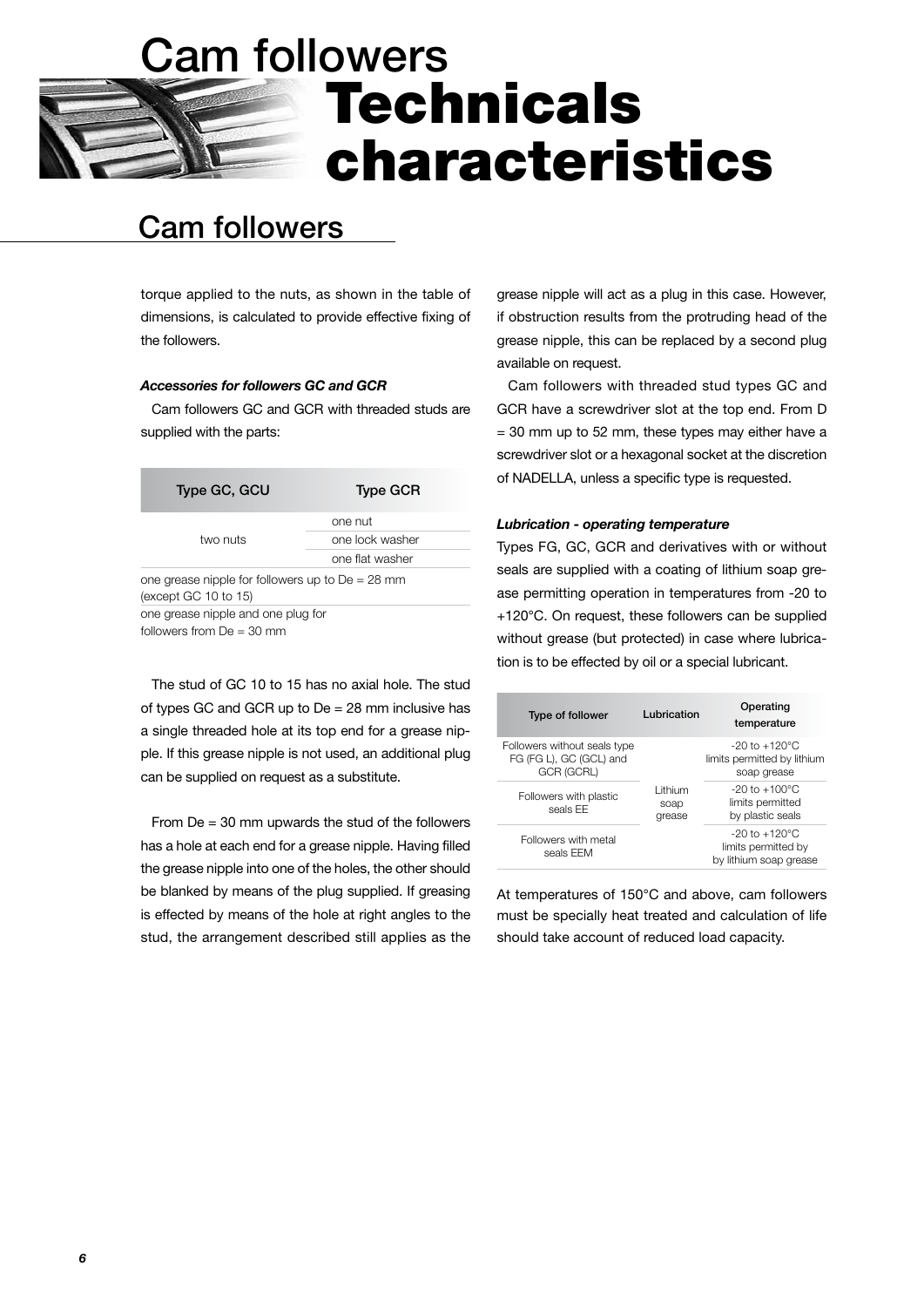

### Cam followers

Use of a special grease for high temperatures may reduce the limiting speeds shown in the tables of dimentions.

1) The metal seal...EEM enables operation up to 200°c with a suitable lubricant.



#### *Accessory details for followers GC and GCR*

The nuts, grease nipples and plugs provided with GC and GCR type followers can be supplied separately. The references and principal dimensions of these accessories are shown in the table below:

| For      | <b>NUTS</b>           |                |                 | <b>GREASE NIPPLES</b> |      | <b>PLUGS</b>    |      |  |
|----------|-----------------------|----------------|-----------------|-----------------------|------|-----------------|------|--|
| Follower | Reference             | h              | Ref.            | $\mathbf{g}$          | h    | Ref.            | Ø    |  |
| no.      |                       | (mm)           |                 | (mm)                  | (mm) |                 | (mm) |  |
| 10       | Hm $4 \times 0.7$     | 2.2            |                 |                       |      |                 |      |  |
| 11       | Hm $4 \times 0.7$     | 2.2            |                 |                       |      |                 |      |  |
| 12       | Hm $5 \times 0.8$     | 2.7            |                 |                       |      |                 |      |  |
| 13       | Hm $5 \times 0.8$     | 2.7            |                 |                       |      |                 |      |  |
| 14       | Hm 6 x 1.0            | 3              |                 |                       |      |                 |      |  |
| 15       | Hm 6 x 1.0            | 3              |                 |                       |      |                 |      |  |
| 16       | Hm 6 x 1.0            | 3              |                 |                       |      |                 |      |  |
| 19       | Hm $8 \times 1.25$    | $\overline{4}$ |                 |                       |      |                 |      |  |
| 22       | Hm 10 x 1.25*         | $\mathbf 5$    | GN 4            | 6                     |      | OB <sub>4</sub> | 4    |  |
| 24       | Hm $10 \times 1.25^*$ | 5              |                 |                       | 2.5  |                 |      |  |
| 26       | Hm $10 \times 1.25^*$ | 5              |                 |                       |      |                 |      |  |
| 28       | Hm 10 x 1.25*         | 5              |                 |                       | to   |                 |      |  |
| 30       | Hm $12 \times 1.5^*$  | 6              | $\star\star$    |                       | 3 mm | $^{\star\star}$ |      |  |
| 32       | Hm 12 x 1.5*          | 6              | $\star\star$    |                       | max. | $^{\star\star}$ |      |  |
| 35       | Hm $16 \times 1.5$    | 8              |                 |                       |      |                 |      |  |
| 40       | Hm 18 x 1.5           | 9              | GN <sub>6</sub> | 8                     |      | OB <sub>6</sub> | 6    |  |
| 47       | Hm $20 \times 1.5$    | 10             |                 |                       |      |                 |      |  |
| 52       | Hm 20 x 1.5           | 10             |                 |                       |      |                 |      |  |
| 62       | Hm 24 x 1.5           | 12             |                 |                       |      |                 |      |  |
| 72       | Hm $24 \times 1.5$    | 12             |                 |                       |      |                 |      |  |
| 80       | Hm 30 x 1.5           | 15             | GN <sub>8</sub> | 10                    |      | OB <sub>8</sub> | 8    |  |
| 85       | Hm 30 x 1.5           | 15             |                 |                       |      |                 |      |  |
| 90       | Hm 30 x 1.5           | 15             |                 |                       |      |                 |      |  |
|          |                       |                |                 |                       |      |                 |      |  |

\* These threads may be supplied with the old pitch of 1 mm.

\*\* For followers of De 30 and 32 mm with screwdriver slot: grease nipple GN 6 and plug OB 6. De 30 and 32 mm with hexagonal socket: grease nipple GN 4 and plug OB 4.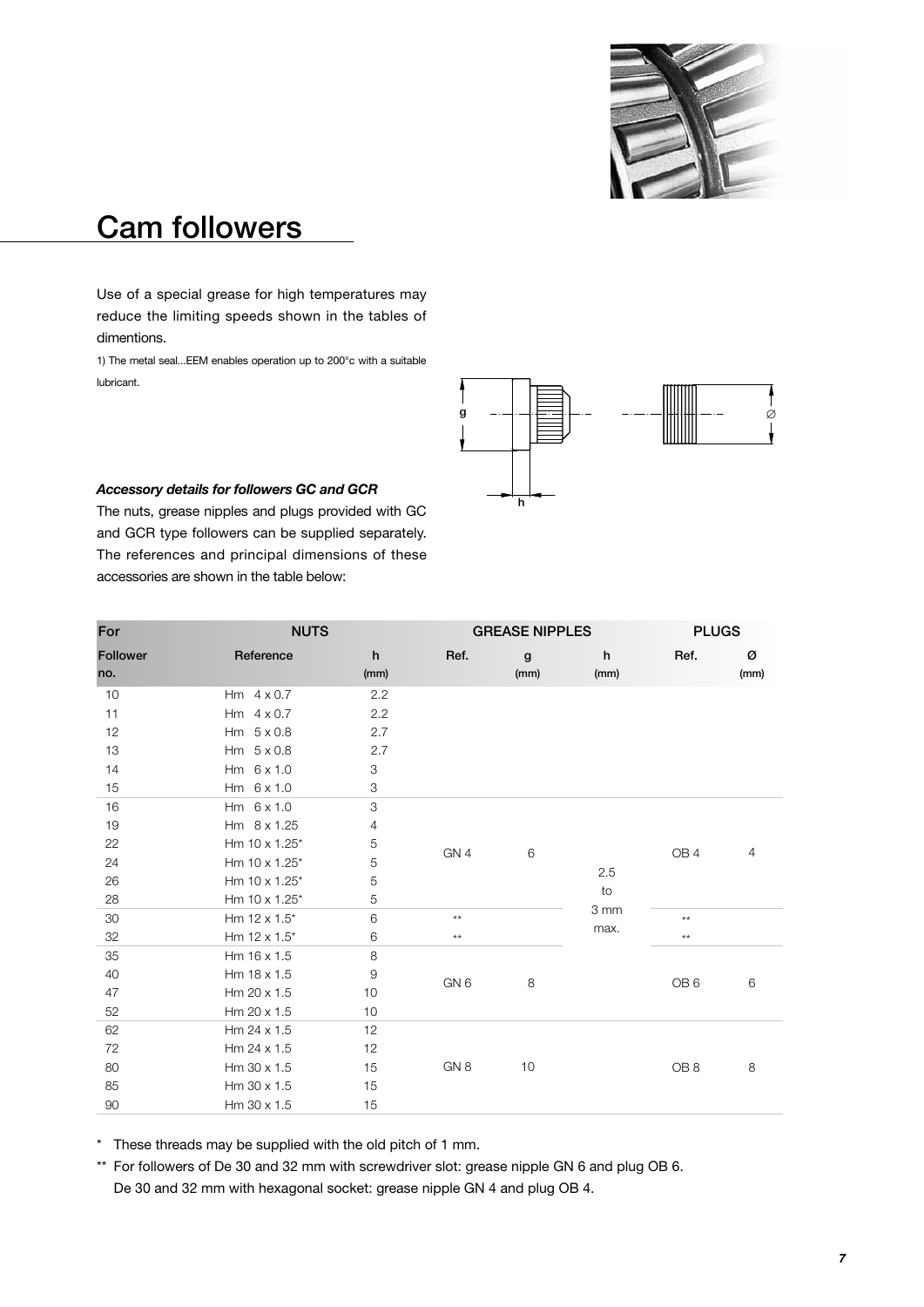### **Cam followers with threaded stud GC**



| Type (1)                              |               |    |                |          |    |                          |                          |          |      |             | Dimensions (mm) |              |                          |                          |          |                          |                          |       |
|---------------------------------------|---------------|----|----------------|----------|----|--------------------------|--------------------------|----------|------|-------------|-----------------|--------------|--------------------------|--------------------------|----------|--------------------------|--------------------------|-------|
| $(\blacktriangleright)$<br>concentric | eccentric     | De | $\overline{A}$ | B<br>max | d  | $d_1$<br>(8)             | k                        | L<br>max | max  | $\mathbf f$ | step            | r<br>min     | t                        | e                        | М<br>(7) | $M_1$                    | P<br>(2)                 | $I_1$ |
| GC 10                                 | -             | 10 | 8              | 8.5      | 4  | $\overline{\phantom{a}}$ | $\overline{\phantom{a}}$ | 19.5     | 11   | 6           | 0.7             | 0.2          | $\overline{\phantom{a}}$ | $\overline{\phantom{a}}$ | 8.4      | $\overline{\phantom{a}}$ |                          |       |
| GC 11                                 | -             | 11 | 8              | 8.5      | 4  | $\overline{\phantom{a}}$ | ٠                        | 19.5     | 11   | 6           | 0.7             | 0.2          | $\overline{\phantom{a}}$ | ٠                        | 8.4      |                          |                          |       |
| GC 12                                 | -             | 12 | 9              | 9.5      | 5  | L,                       | $\sim$                   | 22.5     | 13   | 7           | 0.8             | 0.2          | $\overline{\phantom{a}}$ | $\overline{a}$           | 10.3     | $\overline{\phantom{a}}$ |                          |       |
| GC 13                                 | -             | 13 | 9              | 9.5      | 5  | $\overline{\phantom{a}}$ | $\overline{\phantom{a}}$ | 22.5     | 13   | 7           | 0.8             | 0.2          | $\overline{\phantom{a}}$ | $\overline{\phantom{a}}$ | 10.3     | $\overline{\phantom{a}}$ |                          |       |
| GC 14                                 | -             | 14 | 9              | 10       | 6  |                          | $\overline{\phantom{a}}$ | 26       | 16   | 8           | 1               | 0.3          | $\overline{\phantom{a}}$ | $\overline{\phantom{a}}$ | 11.8     | $\overline{\phantom{a}}$ |                          |       |
| GC 15                                 | -             | 15 | 9              | 10       | 6  | $\overline{a}$           | $\overline{\phantom{a}}$ | 26       | 16   | 8           | 1               | 0.3          | $\overline{\phantom{a}}$ | $\overline{\phantom{a}}$ | 11.8     | $\overline{\phantom{a}}$ |                          |       |
| GC 16                                 | <b>GCR 16</b> | 16 | 11             | 12.2     | 6  | 9                        | 0.5                      | 28.7     | 16.5 | 8           | 1               | 0.3          | 4                        | $\overline{\phantom{a}}$ | 13.3     | $\overline{a}$           | $\overline{\phantom{a}}$ | 8     |
| GC 19                                 | <b>GCR 19</b> | 19 | 11             | 12.2     | 8  | 11                       | 0.5                      | 32.7     | 20.5 | 10          | 1.25            | 0.3          | 4                        | $\overline{\phantom{a}}$ | 15.3     | $\overline{\phantom{a}}$ | ÷,                       | 10    |
| GC 22                                 | <b>GCR 22</b> | 22 | 12             | 13.2     | 10 | 14                       | $\mathbf{1}$             | 36.7     | 23.5 | 12          | $1.25*$         | 0.3          | 4                        | $\overline{\phantom{a}}$ | 18.2     | $\overline{\phantom{a}}$ | $\overline{\phantom{a}}$ | 11    |
| GC 24                                 | <b>GCR 24</b> | 24 | 12             | 13.2     | 10 | 14                       | 1                        | 36.7     | 23.5 | 12          | $1.25*$         | 0.3          | 4                        | $\overline{\phantom{a}}$ | 18.2     | $\overline{\phantom{a}}$ | $\overline{\phantom{a}}$ | 11    |
| GC 26                                 | <b>GCR 26</b> | 26 | 12             | 13.2     | 10 | 14                       | $\mathbf{1}$             | 36.7     | 23.5 | 12          | $1.25*$         | 0.3          | 4                        | $\overline{\phantom{a}}$ | 20.8     | $\overline{\phantom{a}}$ | $\overline{\phantom{m}}$ | 11    |
| GC 28                                 | <b>GCR 28</b> | 28 | 12             | 13.2     | 10 | 14                       | 1                        | 36.7     | 23.5 | 12          | $1.25*$         | 0.3          | 4                        | $\overline{\phantom{a}}$ | 20.8     | $\overline{a}$           | $\overline{a}$           | 11    |
| GC 30                                 | <b>GCR 30</b> | 30 | 14             | 15.2     | 12 | 16                       | $\mathbf{1}$             | 40.7     | 25.5 | 13          | 1.5             | 0.6          | $\star\star$             | 6                        | 24.8     | $\overline{\phantom{a}}$ | 8                        | 11    |
| GC 32                                 | <b>GCR 32</b> | 32 | 14             | 15.2     | 12 | 16                       | $\mathbf{1}$             | 40.7     | 25.5 | 13          | 1.5             | 0.6          | $***$                    | 6                        | 24.8     | $\overline{\phantom{a}}$ | 8                        | 11    |
| GC 35                                 | <b>GCR 35</b> | 35 | 18             | 19.6     | 16 | 21                       | 1.5                      | 52.6     | 33   | 17          | 1.5             | 0.6          | 6                        | 8                        | 28.8     | $\overline{\phantom{a}}$ | 10                       | 14    |
| GC 40                                 | <b>GCR 40</b> | 40 | 20             | 21.6     | 18 | 24                       | 1.5                      | 58.6     | 37   | 19          | 1.5             | 1            | 6                        | 8                        | 33.8     | $\overline{\phantom{a}}$ | 12                       | 16    |
| GC 47                                 | <b>GCR 47</b> | 47 | 24             | 25.6     | 20 | 27                       | 2                        | 66.6     | 41   | 21          | 1.5             | 1            | 6                        | 9                        | 38.7     | $\overline{\phantom{0}}$ | 14                       | 17.5  |
| GC 52                                 | <b>GCR 52</b> | 52 | 24             | 25.6     | 20 | 27                       | 2                        | 66.6     | 41   | 21          | 1.5             | 1            | 6                        | 9                        | 38.7     | $\overline{\phantom{a}}$ | 14                       | 17.5  |
| GC 62                                 | <b>GCR 62</b> | 62 | 29             | 30.6     | 24 | 36                       | 3                        | 80.6     | 50   | 25          | 1.5             | 1            | 6                        | 11                       | 52       | 44                       | 12                       | 18    |
| GC 72                                 | <b>GCR 72</b> | 72 | 29             | 30.6     | 24 | 36                       | 3                        | 80.6     | 50   | 25          | 1.5             | 1            | 6                        | 11                       | 52       | 44                       | 12                       | 18    |
| GC 80                                 | <b>GCR 80</b> | 80 | 35             | 37       | 30 | 42                       | 3                        | 100.5    | 63.5 | 32          | 1.5             | 1            | 8                        | 15                       | 68       | 50                       | 14                       | 27    |
| GC 85                                 | <b>GCR 85</b> | 85 | 35             | 37       | 30 | 42                       | 3                        | 100.5    | 63.5 | 32          | 1.5             | 1            | 8                        | 15                       | 68       | 50                       | 14                       | 27    |
| GC 90                                 | <b>GCR 90</b> | 90 | 35             | 37       | 30 | 42                       | 3                        | 100.5    | 63.5 | 32          | 1.5             | $\mathbf{1}$ | 8                        | 15                       | 68       | 50                       | 14                       | 27    |

\* These threads may be supplied with the old pitch of 1 mm (clamping torque 13 Nm).

 $**$  t = 6 mm for followers 30 and 32 with screw driver slot.

 $t = 4$  mm for followers 30 and 32 with hexagonal socket.

Housing bore tolerance H7

▶ Seals EE and EEM type available from size GC 16.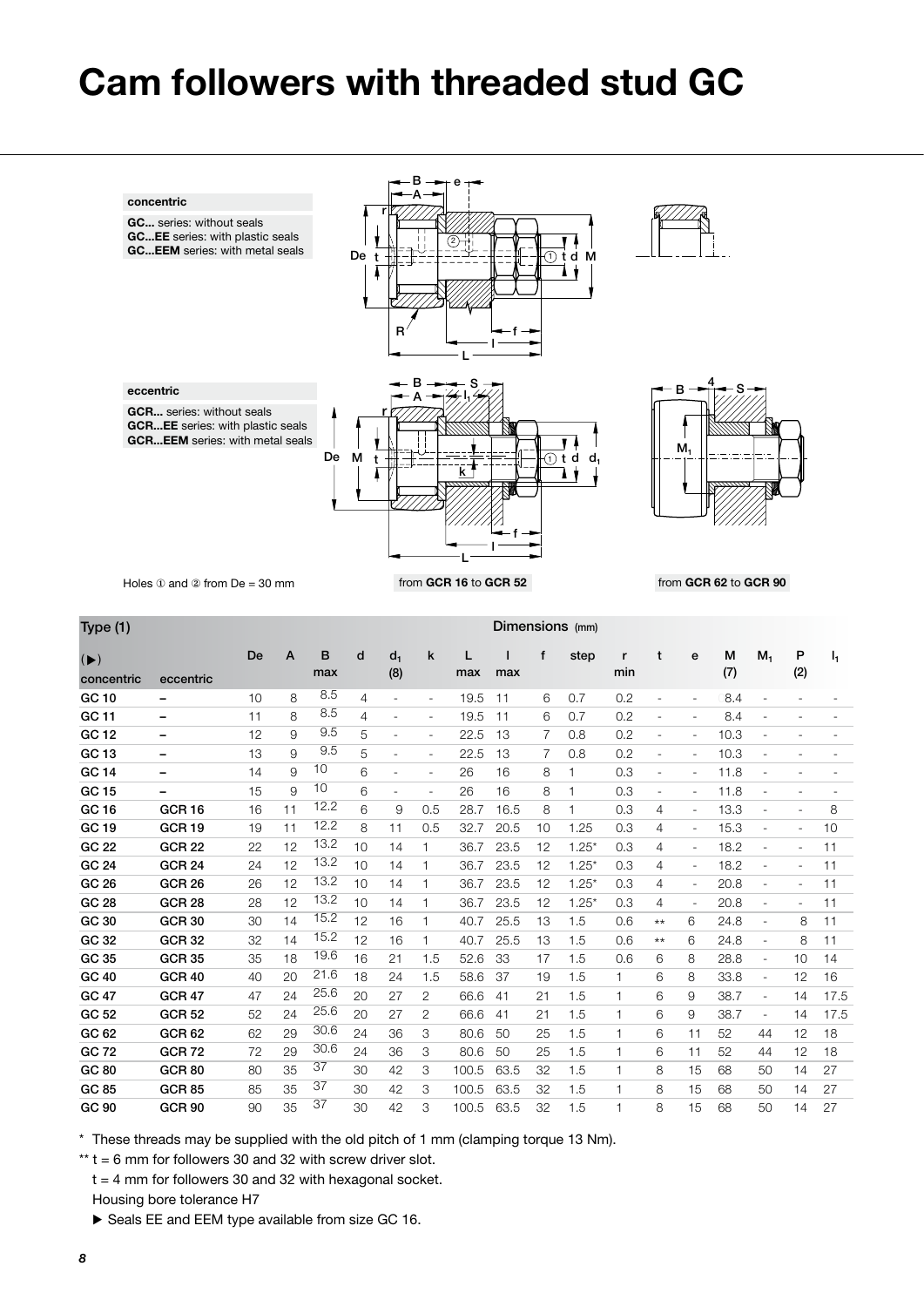### **Cam followers with threaded stud GC**

- 1) Under the suffix ...AK, NADELLA can supply on request followers with cylindrical outer ring GCL, GCL...EE, GCL...EEM, possessing a screw driver slot at the threaded end of the stud.
- 2) Followers with outer diameter up to 28 mm possess a screw driver slot.

or hexagonal socket at the discretion of NADELLA, except where one or other type has been specifically requested. Followers with outer diameter 30 to 52 mm possess a screw driver slot

Followers with outer diameter above 52 mm possess an hexagonal socket.

- 3) These capacities are to be used for all types when the cylindrical or  $\sqrt{2\pi N}$ convex outer ring rotates directly on a cam. They take account of the repetitive loads on the follower and consequent elastic deformation of the outer ring.
	- 4) The load shown is limited by the stregths of the stud or outer ring.
	- 5) With oil lubrication of followers without seals GC or GCL types, these B S 50% momentarily. speeds can be increased by 30% for continuous rotation or, up to
	- 6) These torques are shown for dry threads. For lubricated threads, take 0.7 to 0.8 of these values.
	- 7) Minimum recommended abutment diameter.<br>.
	- 8) The eccentric collar is tightly fitted on the stud.



| $\mathbf{s}$             |                          |              | Basic capacities (3)<br>Dyn. Cg |         | GC      | Limit loads $(4)$ $(N)$  | GCR                      | <b>Speed limits</b><br>grease<br>lubricaiton (5) | Clamping<br>torque $(6)$ (Nm) |                              |  |
|--------------------------|--------------------------|--------------|---------------------------------|---------|---------|--------------------------|--------------------------|--------------------------------------------------|-------------------------------|------------------------------|--|
| min                      | max                      | $\mathsf{R}$ | <b>NADELLA</b><br>N             | Dyn. F  | Sta. Fo | Dyn. F                   | Sta. Fo                  | r.p.m.                                           | GC                            | GCR                          |  |
| $\overline{\phantom{a}}$ | $\overline{\phantom{a}}$ | 130          | 2 1 3 0                         | 520     | 960     | ٠                        | $\overline{\phantom{a}}$ | 13 800                                           | 0.9                           |                              |  |
| ٠                        |                          | 130          | 2 4 8 0                         | 520     | 960     | $\overline{\phantom{a}}$ | $\overline{\phantom{a}}$ | 13 800                                           | 0.9                           | ٠                            |  |
| $\overline{\phantom{m}}$ |                          | 130          | 2980                            | 900     | 1 680   | $\overline{\phantom{a}}$ | $\overline{\phantom{a}}$ | 11 400                                           | 1.8                           | $\qquad \qquad \blacksquare$ |  |
|                          |                          | 130          | 3 3 5 0                         | 900     | 1 680   | ٠                        |                          | 11 400                                           | 1.8                           |                              |  |
| $\overline{\phantom{m}}$ |                          | 130          | 3500                            | 1 4 8 0 | 2750    | $\overline{\phantom{a}}$ | $\overline{\phantom{a}}$ | 10 100                                           | 3                             | ٠                            |  |
| ٠                        | $\overline{\phantom{a}}$ | 130          | 3750                            | 1 4 8 0 | 2750    | $\sim$                   | $\overline{\phantom{a}}$ | 10 100                                           | 3                             | ٠                            |  |
| 8.5                      | 10                       | 160          | 5 0 5 0                         | 1 1 8 0 | 2 2 0 0 | 1 1 8 0                  | 2 0 0 0                  | 9 3 0 0                                          | 3                             | 2                            |  |
| 10.5                     | 13                       | 160          | 5750                            | 2830    | 5 200   | 2830                     | 4 500                    | 7600                                             | 8                             | 5                            |  |
| 11.5                     | 14                       | 200          | 6 300                           | 4 900   | 8 100   | 4 900                    | 5 600                    | 6 300                                            | 20                            | 16                           |  |
| 11.5                     | 14                       | 200          | 6900                            | 5 200   | 9 200   | 5 200                    | 5 600                    | 6 300                                            | 20                            | 16                           |  |
| 11.5                     | 14                       | 200          | 8900                            | 5 200   | 9600    | 5 200                    | 6 100                    | 5 500                                            | 20                            | 16                           |  |
| 11.5                     | 14                       | 200          | 9600                            | 5 200   | 9600    | 5 200                    | 6 100                    | 5 500                                            | 20                            | 16                           |  |
| 11.5                     | 14.5                     | 250          | 12 900                          | 7 700   | 14 300  | 7700                     | 10 400                   | 4 800                                            | 26                            | 22                           |  |
| 11.5                     | 14.5                     | 250          | 13800                           | 7700    | 14 300  | 7700                     | 10 400                   | 4 800                                            | 26                            | 22                           |  |
| 14.5                     | 19                       | 320          | 19 200                          | 11 400  | 24 000  | 11 000                   | 11 000                   | 3850                                             | 64                            | 55                           |  |
| 16.5                     | 22                       | 400          | 20 000                          | 14 200  | 27 000  | 12 300                   | 12 300                   | 3 1 5 0                                          | 90                            | 75                           |  |
| 18                       | 25                       | 500          | 28 300                          | 21 400  | 40 000  | 21 400                   | 23 700                   | 2 700                                            | 120                           | 100                          |  |
| 18                       | 25                       | 500          | 34 000                          | 21 400  | 40 000  | 21 400                   | 23 700                   | 2 700                                            | 120                           | 100                          |  |
| 18.5                     | 25.5                     | 640          | 42 000                          | 31 000  | 57 500  | 28 800                   | 28 800                   | 2 3 3 0                                          | 220                           | 180                          |  |
| 18.5                     | 25.5                     | 640          | 44 000                          | 31 000  | 57 500  | 28 800                   | 28 800                   | 2 3 3 0                                          | 220                           | 180                          |  |
| 27.5                     | 36                       | 800          | 60 000                          | 50 000  | 93 000  | 50 000                   | 54 000                   | 1 700                                            | 450                           | 370                          |  |
| 27.5                     | 36                       | 800          | 64 000                          | 50 000  | 93 000  | 50 000                   | 54 000                   | 1 700                                            | 450                           | 370                          |  |
| 27.5                     | 36                       | 800          | 65 000                          | 50 000  | 93 000  | 50 000                   | 54 000                   | 1 700                                            | 450                           | 370                          |  |

- On request cam follower can be supplied in stainless steel (suffix NX).

- Contact NADELLA technical department for basic capacities and limit load for stainless steel version (suffix NX).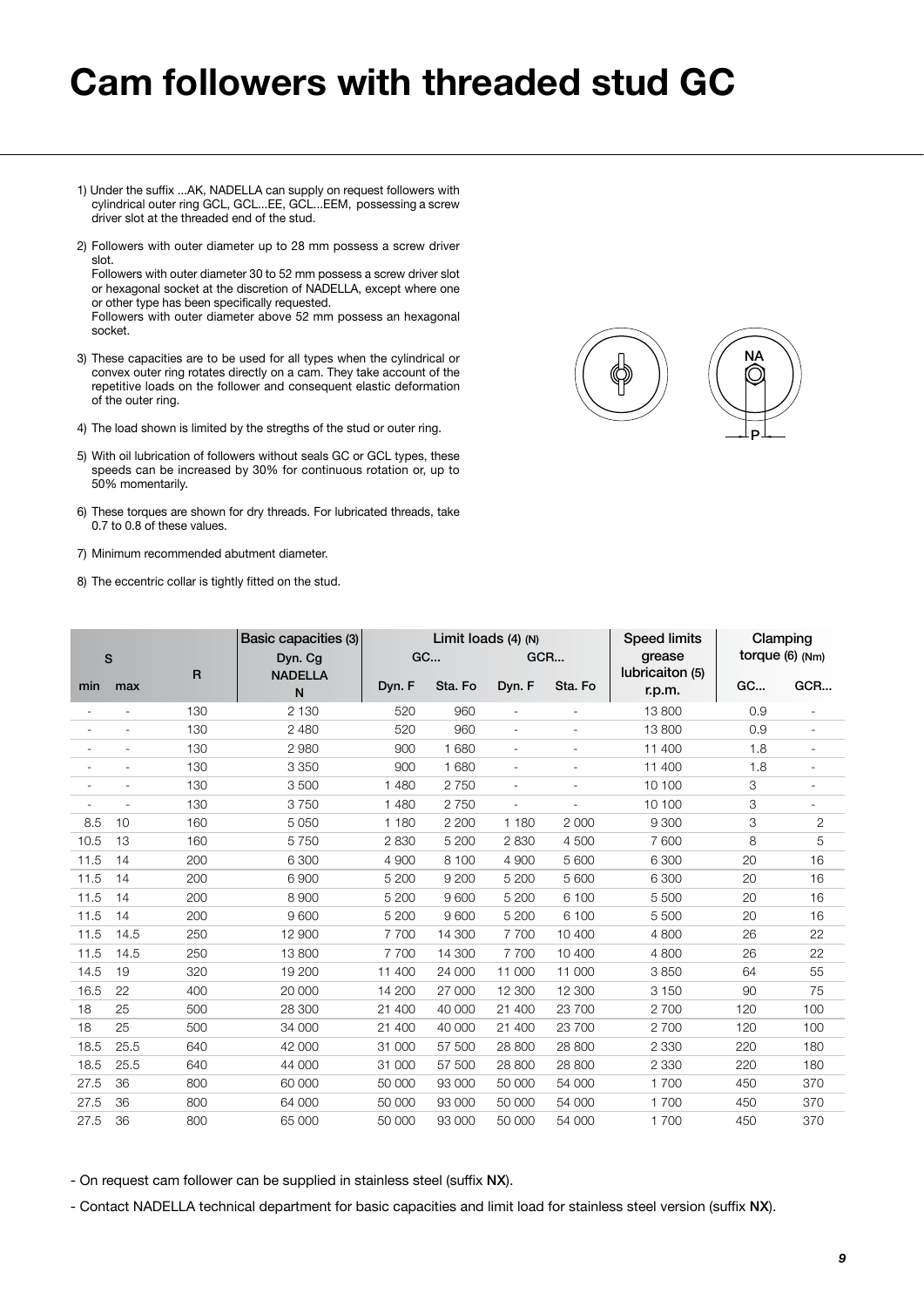### **Roller cam followers with threaded stud GCU**





| Type (1)       |                    |     |    |          |    |              |     |       |      | Dimensions (mm) |      |                |   |    |          |                          |                 |       |
|----------------|--------------------|-----|----|----------|----|--------------|-----|-------|------|-----------------|------|----------------|---|----|----------|--------------------------|-----------------|-------|
|                |                    | De  | A  | B<br>max | d  | $d_1$<br>(6) | k   | max   | max  | f               | step | min            | t | e  | М<br>(5) | $M_1$                    | P               | $I_1$ |
| concentric     | eccentric          |     |    |          |    |              |     |       |      |                 |      |                |   |    |          |                          |                 |       |
| GCU 35         | GCUR 35            | 35  | 18 | 19.7     | 16 | 21           | 1.5 | 52.5  | 32.8 | 17              | 1.5  | 0.6            | 6 | 8  | 26       | $\overline{\phantom{a}}$ | 10 <sup>1</sup> | 14    |
| GCU<br>40      | GCUR 40            | 40  | 20 | 21.7     | 18 | 24           | 1.5 | 58.5  | 36.8 | 19              | 1.5  | 1              | 6 | 8  | 28.6     | $\overline{\phantom{a}}$ | 12              | 16    |
| GCU 47         | GCUR 47            | 47  | 24 | 25.7     | 20 | 27           | 2   | 66.5  | 40.8 | 21              | 1.5  | 1              | 6 | 9  | 33.6     | $\overline{\phantom{a}}$ | 14              | 17.5  |
| GCU 52         | GCUR <sub>52</sub> | 52  | 24 | 25.7     | 20 | 27           | 2   | 66.5  | 40.8 | 21              | 1.5  | 1              | 6 | 9  | 33.6     | $\overline{\phantom{a}}$ | 14              | 17.5  |
| GCU 62         | GCUR 62            | 62  | 29 | 30.7     | 24 | 36           | 3   | 80.5  | 49.8 | 25              | 1.5  | 2              | 6 | 11 | 38.9     | 44                       | 12              | 18    |
| GCU 72         | GCUR 72            | 72  | 29 | 30.7     | 24 | 36           | 3   | 80.5  | 49.8 | 25              | 1.5  | 1.1            | 6 | 11 | 38.9     | 44                       | 12              | 18    |
| GCU 80         | GCUR 80            | 80  | 35 | 37.2     | 30 | 42           | 3   | 100.5 | 63.3 | 32              | 1.5  | 1.1            | 8 | 15 | 51.8     | 50                       | 14              | 27    |
| GCU 85         | GCUR 85            | 85  | 35 | 37.2     | 30 | 42           | 3   | 100.5 | 63.3 | 32              | 1.5  | 1.1            | 8 | 15 | 51.8     | 50                       | 14              | 27    |
| GCU 90         | GCUR 90            | 90  | 35 | 37.2     | 30 | 42           | 3   | 100.5 | 63.3 | 32              | 1.5  | 1.1            | 8 | 15 | 51.8     | 50                       | 14              | 27    |
| <b>GCU 100</b> | <b>GCUR 100</b>    | 100 | 40 | 42.2     | 36 | 48           | 3   | 117.5 | 75.3 | 38              | 3    | 2              | 8 | 20 | 61       | 56                       | 17              | 32    |
| <b>GCU 110</b> | <b>GCUR 110</b>    | 110 | 40 | 42.2     | 36 | 48           | 3   | 117.5 | 75.3 | 38              | 3    | 2              | 8 | 20 | 61       | 56                       | 17              | 32    |
| <b>GCU 120</b> | <b>GCUR 120</b>    | 120 | 46 | 48.2     | 42 | 54           | 3   | 136.5 | 88.3 | 44              | 3    | 2              | 8 | 24 | 71       | 62                       | 19              | 39    |
| <b>GCU 130</b> | <b>GCUR 130</b>    | 130 | 46 | 48.2     | 42 | 54           | 3   | 136.5 | 88.3 | 44              | 3    | $\overline{2}$ | 8 | 24 | 71       | 62                       | 19              | 39    |

Housing bore tolerance H7.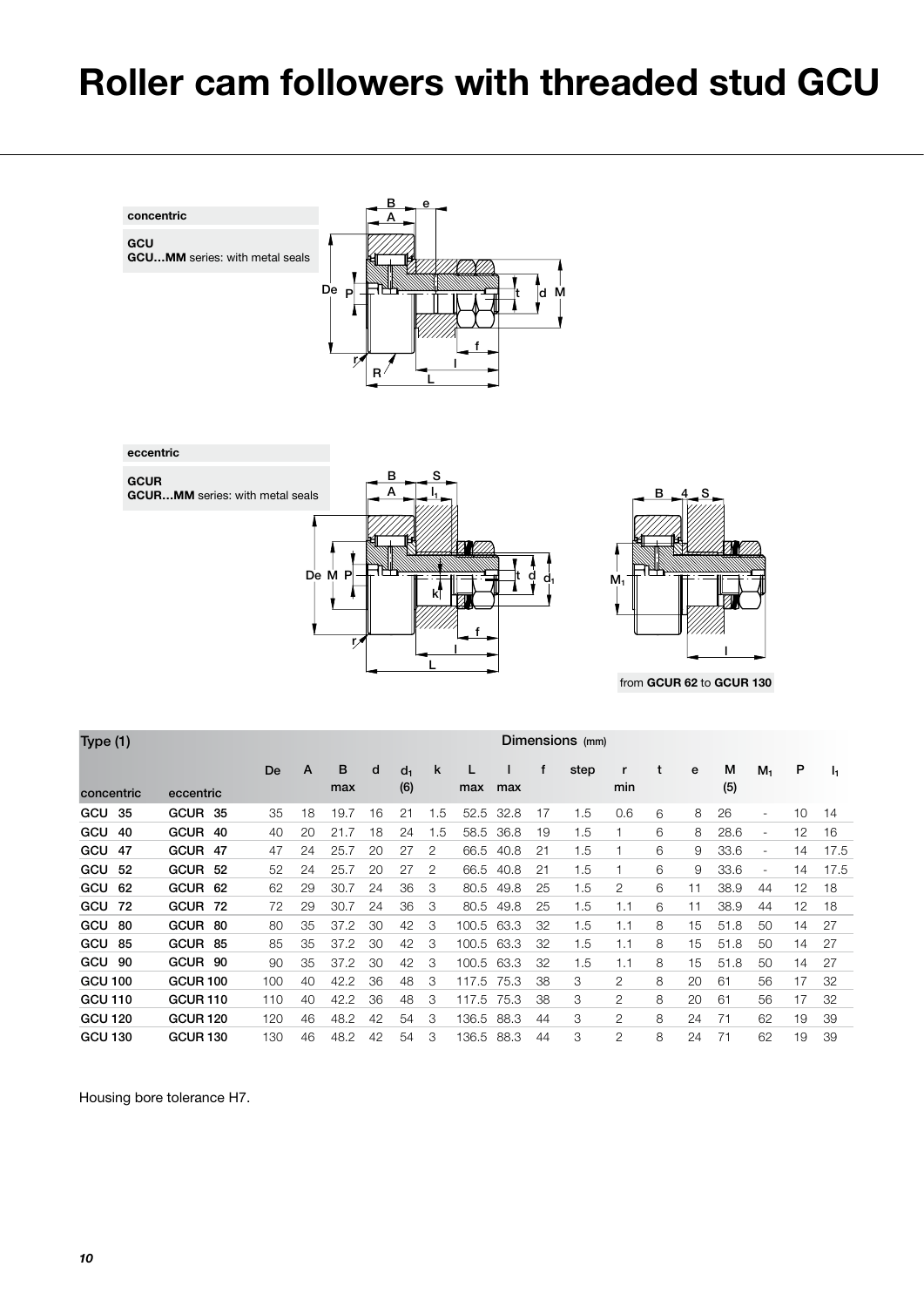### **Roller cam followers with threaded stud GCU**

- 1) Under the suffix ...AK, NADELLA can supply on request followers with cylindrical outer ring GCUL...MM, possessing a screw driver slot at the threaded end of the stud.
- 2) These capacities are to be used for all types when the cylindrical or convex outer ring rotates directly on a cam. They take account of the repetitive loads on the follower and consequent elastic deformation of the outer ring.
- 3) The load shown is limited by the strengths of the stud or outer ring.
- 4) These torques are shown for dry thrads. For lubricated threads, take 0.7 to 0.8 of these values.
- 5) Minimum recommended abutment diameter.
- 6) The eccentric collar is tightly fitted on the stud.

| S    |      |       | Basic capacities (2)<br>Dyn. Cg |         | GCU     | Limit loads $(3)$ $(N)$ | GCUR    | <b>Speed limits</b><br>grease | Clamping<br>torque $(4)$ (Nm) |         |  |
|------|------|-------|---------------------------------|---------|---------|-------------------------|---------|-------------------------------|-------------------------------|---------|--|
| min  | max  | R     | <b>NADELLA</b><br>N             | Dyn. F  | Sta. Fo | Dyn. F                  | Sta. Fo | <b>lubrication</b><br>r.p.m   | GCU                           | GCUR    |  |
| 14.5 | 19   | 320   | 17 000                          | 7800    | 17 200  | 7800                    | 10 000  | 5700                          | 64                            | 55      |  |
| 16.5 | 22   | 400   | 20 000                          | 11 500  | 22 000  | 10 900                  | 10 900  | 5 200                         | 90                            | 75      |  |
| 18   | 25   | 500   | 29 500                          | 15 500  | 33 000  | 15 500                  | 21 300  | 4 3 5 0                       | 120                           | 100     |  |
| 18   | 25   | 500   | 36 500                          | 21 500  | 40 000  | 21 300                  | 21 300  | 4 3 5 0                       | 120                           | 100     |  |
| 18.5 | 25.5 | 640   | 52 000                          | 31 000  | 58 000  | 28 800                  | 28 800  | 3650                          | 220                           | 180     |  |
| 18.5 | 25.5 | 640   | 63 000                          | 31 000  | 58 000  | 28 800                  | 28 800  | 3650                          | 220                           | 180     |  |
| 27.5 | 36   | 800   | 76 000                          | 48 000  | 93 000  | 48 000                  | 54 000  | 2 7 3 0                       | 450                           | 370     |  |
| 27.5 | 36   | 800   | 86 000                          | 50 000  | 93 000  | 50 000                  | 54 000  | 2 7 3 0                       | 450                           | 370     |  |
| 27.5 | 36   | 800   | 94 000                          | 50 000  | 93 000  | 50 000                  | 54 000  | 2 7 3 0                       | 450                           | 370     |  |
| 32.5 | 41   | 1 000 | 115 000                         | 76 000  | 142 000 | 76 000                  | 83 000  | 2 3 0 0                       | 740                           | 610     |  |
| 32.5 | 41   | 1 000 | 129 000                         | 76 000  | 142 000 | 76 000                  | 83 000  | 2 3 0 0                       | 740                           | 610     |  |
| 39.5 | 48   | 1 200 | 150 000                         | 120 000 | 200 000 | 120 000                 | 130 000 | 990                           | 1 200                         | 1 0 0 0 |  |
| 39.5 | 48   | 1 200 | 163 000                         | 121 000 | 223 000 | 121 000                 | 130 000 | 990                           | 1 200                         | 1 0 0 0 |  |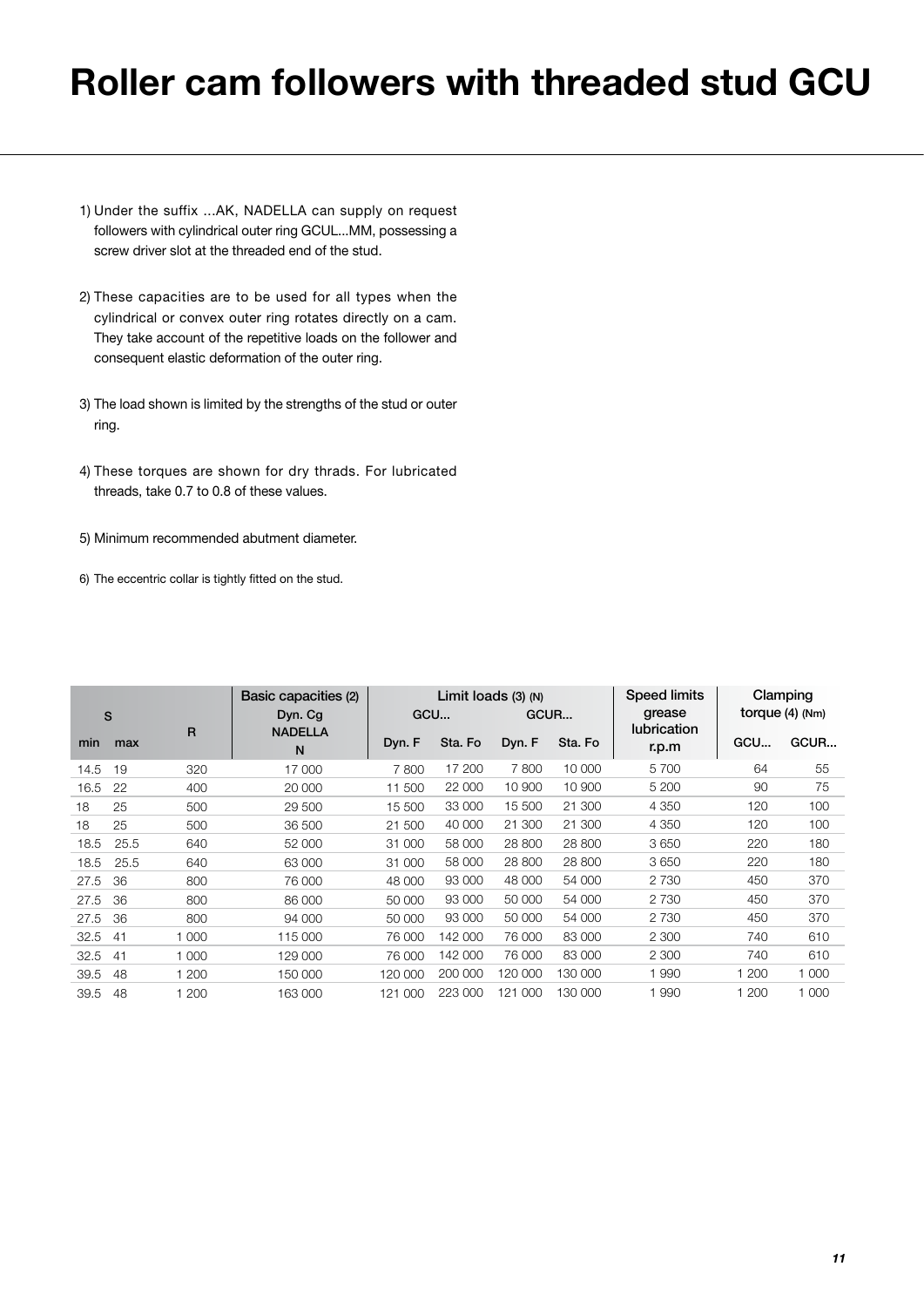## **Cam followers FG (non separable inner and outer rings)**

**FG** series without seals **FG…EE** series with plastic seals

**FG…EEM** series with metal seals



| Type (1)                    | Dimensions (mm) |     |              |                 |       |             |                |              |           |  |  |
|-----------------------------|-----------------|-----|--------------|-----------------|-------|-------------|----------------|--------------|-----------|--|--|
|                             | De              | Di  | $\mathsf{A}$ | $\sf{B}$<br>max | $D_1$ | M(2)<br>min | r<br>min       | $r_1$<br>min | ${\sf R}$ |  |  |
| $(\blacktriangleright)$     |                 |     |              |                 |       |             |                |              |           |  |  |
| 5 16<br>FG                  | 16              | 5   | 11           | 12              | 7.1   | 10          | 0.3            | 0.3          | 160       |  |  |
| 6 19<br>FG                  | 19              | 6   | 11           | 12              | 8.5   | 12          | 0.3            | 0.3          | 160       |  |  |
| FG<br>8 24 (6)              | 24              | 8   | 12           | 13              | 10.8  | 14.5        | 0.3            | 0.3          | 200       |  |  |
| FG<br>8<br>24 15            | 24              | 8   | 14           | 15              | 10.8  | 14.5        | 0.3            | 0.3          | 200       |  |  |
| 10 <sup>1</sup><br>30<br>FG | 30              | 10  | 14           | 15              | 13.8  | 19.5        | 0.6            | 0.3          | 250       |  |  |
| 12 <sup>7</sup><br>32<br>FG | 32              | 12  | 14           | 15              | 16    | 21.5        | 0.6            | 0.3          | 250       |  |  |
| 15<br>35<br>FG              | 35              | 15  | 18           | 19              | 18.7  | 24          | 0.6            | 0.3          | 320       |  |  |
| FG<br>17<br>40              | 40              | 17  | 20           | 21              | 22    | 28          | 0.6            | 0.3          | 400       |  |  |
| 20<br>47<br>FG              | 47              | 20  | 24           | 25              | 25.7  | 32.5        | 1              | 0.3          | 500       |  |  |
| 25<br>52<br><b>FG</b>       | 52              | 25  | 24           | 25              | 30.5  | 37          | 1              | 0.3          | 500       |  |  |
| 30<br>62<br>FG              | 62              | 30  | 28           | 29              | 35.2  | 44          | 1              | 0.3          | 640       |  |  |
| 35 72<br>FG                 | 72              | 35  | 28           | 29              | 41    | 50          | 1              | 0.6          | 640       |  |  |
| FG<br>40<br>80              | 80              | 40  | 30           | 32              | 46.7  | 56          | 1              | 0.6          | 800       |  |  |
| 45<br>85<br>FG              | 85              | 45  | 30           | 32              | 52.4  | 62          | 1              | 0.6          | 800       |  |  |
| 50<br>90<br><b>FG</b>       | 90              | 50  | 30           | 32              | 59.1  | 69          | 1              | 0.6          | 800       |  |  |
| 55 100<br>FG                | 100             | 55  | 34           | 36              | 65    | 75          | 1.5            | 0.6          | 800       |  |  |
| 60 110<br>FG                | 110             | 60  | 34           | 36.2            | 70    | 82          | 1.5            | 0.6          | 800       |  |  |
| 65 1 20<br>FG               | 120             | 65  | 40           | 42              | 74    | 90          | 1.5            | 0.6          | 900       |  |  |
| 70 125<br>FG                | 125             | 70  | 40           | 42              | 79    | 92          | 1.5            | 0.6          | 900       |  |  |
| 75 130*<br>FG               | 130             | 75  | 40           | 42              | 84    | 96          | 1.5            | 0.6          | 900       |  |  |
| 80 140<br>FG                | 140             | 80  | 46           | 48              | 92    | 105         | $\overline{c}$ | 1            | 1 0 0 0   |  |  |
| 85 150*<br><b>FG</b>        | 150             | 85  | 46           | 48              | 99    | 112         | $\overline{c}$ | 1            | 1 0 0 0   |  |  |
| 90 160<br><b>FG</b>         | 160             | 90  | 52           | 54              | 105   | 120         | $\sqrt{2}$     | 1            | 1 200     |  |  |
| 95 170*<br>FG               | 170             | 95  | 52           | 54              | 110   | 125         | $\sqrt{2}$     | $\mathbf{1}$ | 1 200     |  |  |
| FG 100 180                  | 180             | 100 | 63           | 65              | 116   | 135         | 2              | 1.5          | 1 400     |  |  |
| FG 110 200*                 | 200             | 110 | 63           | 65              | 128   | 150         | $\sqrt{2}$     | 1.5          | 1 400     |  |  |
| FG 120 215                  | 215             | 120 | 63           | 65              | 138   | 160         | 2              | 1.5          | 1 400     |  |  |
| FG 130 230*                 | 230             | 130 | 75           | 78              | 147   | 170         | 3              | 1.5          | 1 600     |  |  |
| FG 140 250                  | 250             | 140 | 75           | 78              | 158   | 180         | 3              | 1.5          | 1 600     |  |  |
| FG 150 270*                 | 270             | 150 | 75           | 78              | 170.5 | 195         | 3              | 1.5          | 1 600     |  |  |

\* On request.

▶ Series FG....EE with plastic seals on production up to type FG 50 90.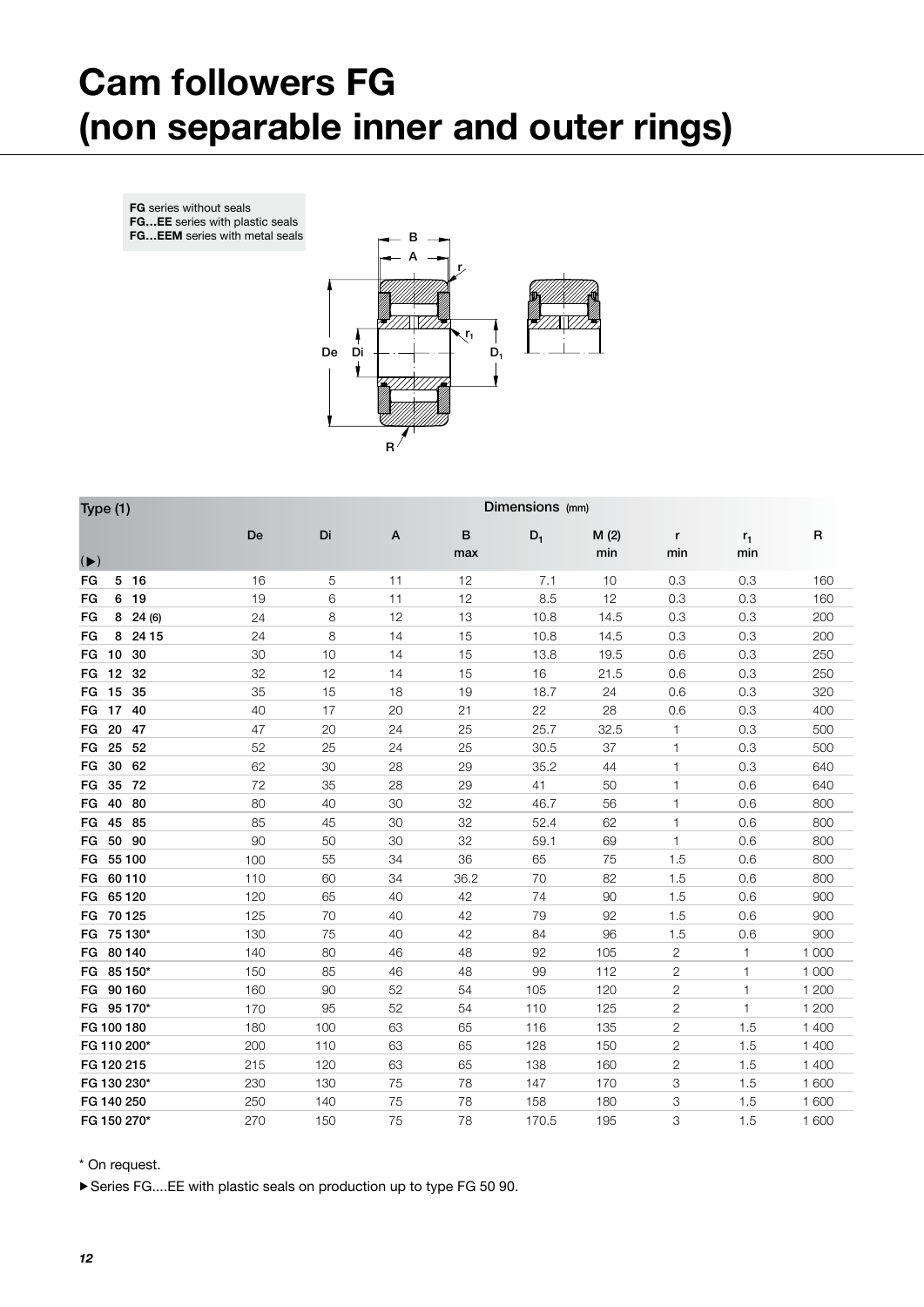## **Cam followers FG (non separable inner and outer rings)**

1) For followers with cylindrical outer ring, designation: FGL…EE, FGL…EEM.

- 2) Minimum recommended abutment diameter.
- 3) These capacities are to be used for all types when the cylindrical or convex outer ring rotates directly on a cam. They take account of the repetitive loads on the follower and consequent deformation of the outer ring.
- 4) The load shown is limited by the strength of the outer ring when mounted in a housing.
- 5) Whit oil lubrication of followers without seals FG, FGL types, these speeds can be increased by 30% for continuous rotation or, up to 50% momentarily
- 6) Special followers, for replacement only.

For new applications, use the FG 8 24 15.

| Basic capacities (3)<br>Dyn. Cg |         | Limit loads (4) (N) | <b>Speed limit</b><br>grease | Weight<br>approx |
|---------------------------------|---------|---------------------|------------------------------|------------------|
| <b>NADELLA</b>                  | Dyn. F  | Sta. Fo             | lubrication (5)              |                  |
| N                               |         |                     | r.p.m.                       | $\boldsymbol{g}$ |
| 5 0 5 0                         | 3 2 5 0 | 5 4 0 0             | 9 3 0 0                      | 16               |
| 5 800                           | 4 0 5 0 | 6700                | 7 600                        | 19               |
| 6 9 0 0                         | 6 600   | 9 2 0 0             | 6 3 0 0                      | 37               |
| 8700                            | 8 500   | 12 300              | 6 300                        | 44               |
| 12 900                          | 8 500   | 15 500              | 4 800                        | 66               |
| 12 900                          | 8 3 0 0 | 16 200              | 4 200                        | 77               |
| 18 000                          | 12 200  | 25 600              | 3750                         | 103              |
| 22 300                          | 14 200  | 31 000              | 3 1 5 0                      | 155              |
| 28 300                          | 21 400  | 44 500              | 2700                         | 295              |
| 29 000                          | 23 600  | 48 000              | 2 3 3 0                      | 310              |
| 38 500                          | 38 000  | 73 000              | 2 0 5 0                      | 490              |
| 43 500                          | 49 000  | 90 000              | 1800                         | 670              |
| 54 000                          | 66 000  | 123 000             | 1 6 2 0                      | 890              |
| 53 000                          | 69 000  | 125 000             | 1 4 5 0                      | 970              |
| 51 000                          | 74 000  | 123 000             | 1 300                        | 1 0 4 0          |
| 60 000                          | 88 000  | 142 000             | 1 1 5 0                      | 1 3 5 0          |
| 67 000                          | 102 000 | 168 000             | 1 0 9 0                      | 1 650            |
| 83 000                          | 135 000 | 223 000             | 1 0 2 0                      | 2 3 5 0          |
| 83 000                          | 144 000 | 228 000             | 960                          | 2 500            |
| 84 000                          | 155 000 | 234 000             | 910                          | 2 6 5 0          |
| 99 000                          | 197 000 | 275 000             | 820                          | 3 4 0 0          |
| 105 000                         | 220 000 | 300 000             | 770                          | 4 0 0 0          |
| 120 000                         | 288 000 | 370 000             | 710                          | 5 300            |
| 129 000                         | 302 000 | 410 000             | 690                          | 6 0 0 0          |
| 175 000                         | 353 000 | 530 000             | 650                          | 8 0 5 0          |
| 189 000                         | 420 000 | 600 000             | 590                          | 10 000           |
| 199 000                         | 486 000 | 660 000             | 550                          | 11 500           |
| 255 000                         | 560 000 | 820 000             | 510                          | 15 500           |
| 280 000                         | 630 000 | 930 000             | 480                          | 18 500           |
| 290 000                         | 710 000 | 1 020 000           | 440                          | 22 000           |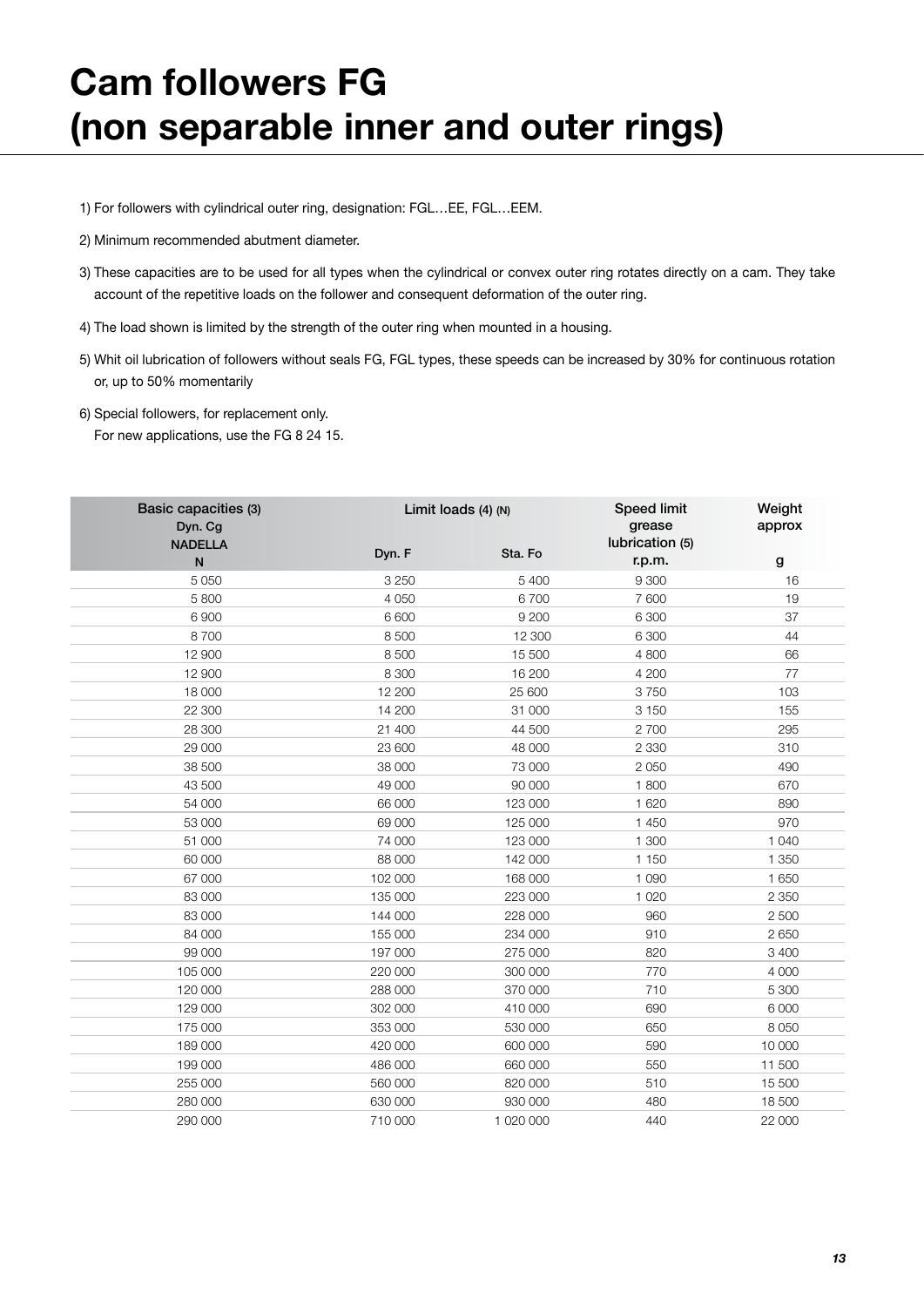### **Roller cam followers FGU**

**FGU FGU...MM** series: with metal seals



| Type (1)               |                        |                       |                 |     |    |          | Dimensioni (mm) |             |                          |                 |              |       |
|------------------------|------------------------|-----------------------|-----------------|-----|----|----------|-----------------|-------------|--------------------------|-----------------|--------------|-------|
| light series           | heavy series           | De<br>light<br>series | heavy<br>series | Di  | A  | B<br>max | $D_1$           | M(2)<br>min | r min<br>light<br>series | heavy<br>series | $r_1$<br>min | R     |
| <b>FGU</b><br>15 35    | <b>FGU 15</b><br>-42   | 35                    | 42              | 15  | 18 | 19       | 19              | 25.4        | 0.6                      | $\mathbf{1}$    | 0.3          | 320   |
| <b>FGU</b><br>17<br>40 | <b>FGU</b><br>17<br>47 | 40                    | 47              | 17  | 20 | 21       | 22              | 28          | 0.6                      | 1               | 0.3          | 400   |
| <b>FGU</b><br>20<br>47 | 20<br><b>FGU</b><br>52 | 47                    | 52              | 20  | 24 | 25       | 25.8            | 33.5        | 1                        | 1               | 0.3          | 500   |
| <b>FGU</b><br>25<br>52 | 25<br>62<br><b>FGU</b> | 52                    | 62              | 25  | 24 | 25       | 30              | 38.2        | 1                        | $\mathbf{1}$    | 0.3          | 500   |
| <b>FGU</b><br>30<br>62 | 30<br>72<br><b>FGU</b> | 62                    | 72              | 30  | 28 | 29       | 36.8            | 45.9        | $\mathbf{1}$             | $\mathbf{1}$    | 0.3          | 640   |
| <b>FGU</b><br>35<br>72 | 35<br><b>FGU</b><br>80 | 72                    | 80              | 35  | 28 | 29       | 44              | 53.6        | 1                        | $\mathbf{1}$    | 0.6          | 640   |
| 40<br><b>FGU</b><br>80 | <b>FGU</b><br>40<br>90 | 80                    | 90              | 40  | 30 | 32       | 49.5            | 59.3        | 1                        | 1               | 0.6          | 800   |
| <b>FGU</b><br>45<br>85 | 45 100<br><b>FGU</b>   | 85                    | 100             | 45  | 30 | 32       | 54              | 63.1        | 1                        | 1.5             | 0.6          | 800   |
| <b>FGU</b><br>50 90    | 50 110<br><b>FGU</b>   | 90                    | 110             | 50  | 30 | 32       | 59.5            | 68.8        | 1                        | 1.5             | 0.6          | 800   |
| <b>FGU</b><br>55 100   | 55 120<br><b>FGU</b>   | 100                   | 120             | 55  | 34 | 36       | 64              | 75.8        | 1.5                      | 1.5             | 0.6          | 800   |
| <b>FGU</b><br>60 110   | <b>FGU</b><br>60 130   | 110                   | 130             | 60  | 34 | 36       | 69.5            | 81.5        | 1.5                      | 1.5             | 0.6          | 800   |
| <b>FGU</b><br>65 1 20  | 65 140<br><b>FGU</b>   | 120                   | 140             | 65  | 40 | 42       | 74.5            | 86.7        | 1.5                      | 2               | 0.6          | 900   |
| <b>FGU</b><br>70 125   | <b>FGU</b><br>70 150   | 125                   | 150             | 70  | 40 | 42       | 79.6            | 91.8        | 1.5                      | $\overline{2}$  | 0.6          | 900   |
| <b>FGU</b><br>75 130   | <b>FGU</b><br>75 160   | 130                   | 160             | 75  | 40 | 42       | 84              | 97          | 1.5                      | $\overline{2}$  | 0.6          | 900   |
| <b>FGU</b><br>80 140   | 80 170<br><b>FGU</b>   | 140                   | 170             | 80  | 46 | 48       | 90              | 102         | $\overline{2}$           | 2               | 1.           | 1 000 |
| <b>FGU</b><br>85 150   | 85 180<br><b>FGU</b>   | 150                   | 180             | 85  | 46 | 48       | 94              | 108.5       | $\overline{2}$           | $\overline{2}$  | $\mathbf{1}$ | 1 000 |
| <b>FGU</b><br>90 160   | 90 190<br><b>FGU</b>   | 160                   | 190             | 90  | 52 | 54       | 100             | 114.7       | $\overline{2}$           | $\overline{2}$  | 1            | 1 200 |
| FGU 95170              | FGU 95 200             | 170                   | 200             | 95  | 52 | 54       | 106.7           | 121.2       | $\overline{2}$           | $\overline{2}$  | 1.           | 1 200 |
| FGU 100 180            | FGU 100 215            | 180                   | 215             | 100 | 63 | 65       | 113             | 127.6       | $\overline{2}$           | $\overline{2}$  | 1.5          | 1 400 |
| FGU 110 200            | FGU 110 240            | 200                   | 240             | 110 | 63 | 65       | 122             | 137         | $\overline{2}$           | 3               | 1.5          | 1 400 |
| FGU 120 215            | FGU 120 260            | 215                   | 260             | 120 | 63 | 65       | 132             | 149.3       | 2                        | 3               | 1.5          | 1 400 |
| FGU 130 230            | FGU 130 280            | 230                   | 280             | 130 | 75 | 78       | 143             | 160.6       | 3                        | 3               | 1.5          | 1 600 |
| FGU 140 250            | FGU 140 300            | 250                   | 300             | 140 | 75 | 78       | 151             | 168         | 3                        | 3               | 1.5          | 1 600 |
| FGU 150 270            | FGU 150 320            | 270                   | 320             | 150 | 75 | 78       | 162             | 179.5       | 3                        | 3               | 1.5          | 1 600 |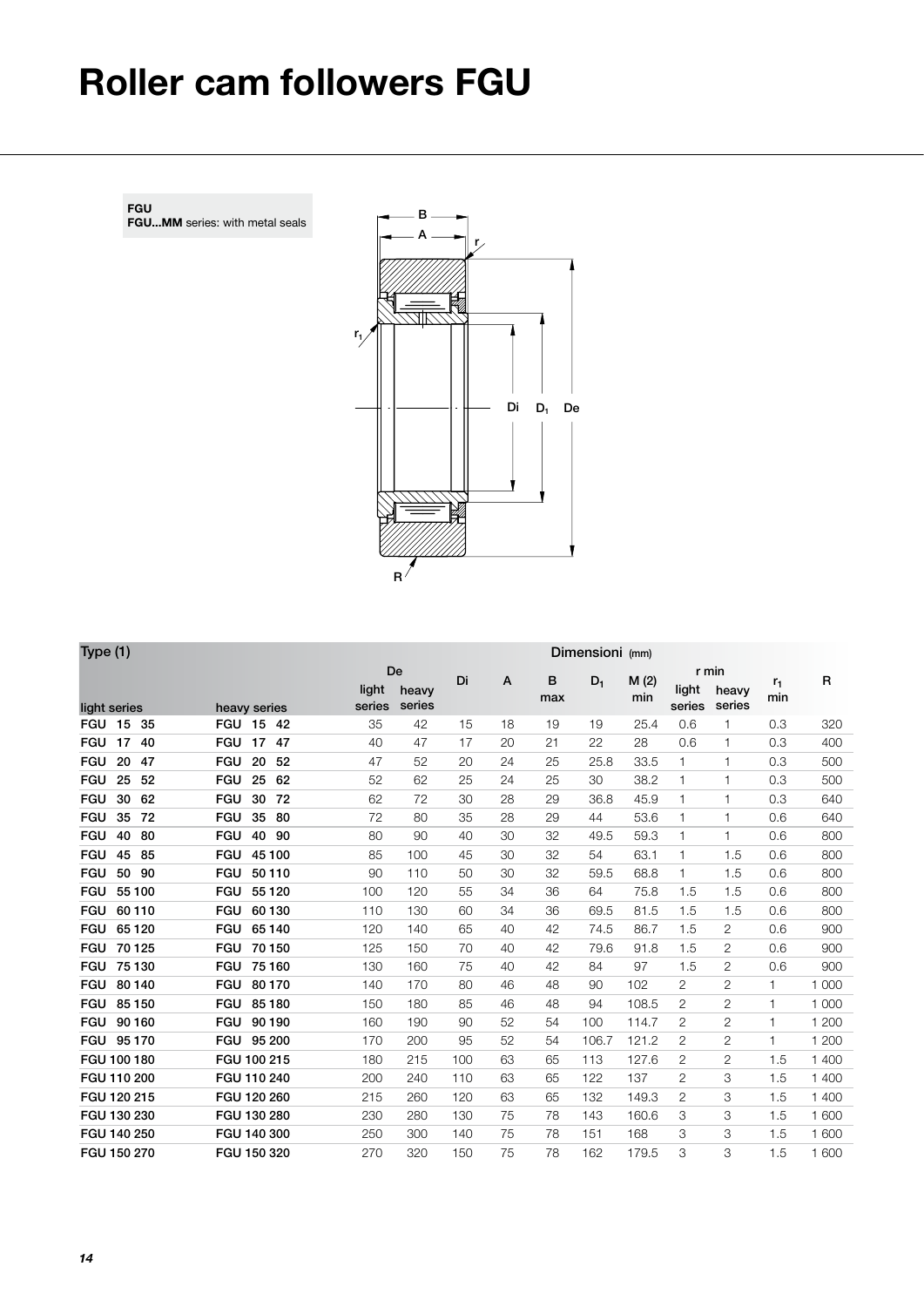### **Roller cam followers FGU**

- 1) For followers with cylindrical outer ring, designation: FGUL, FGUL…MM.
- 2) Minimum recommended abutment diameter.
- 3) These capacities are to be used for all types when the cylindrical or convex outer ring rotates directly on a cam. They take account of the repetitive loads on the follower and consequent elastic deformation of the outer ring.
- 4) The load shown is limited by the strength of the outer ring when mounted in a housing.

|                     | Basic capacities (3)<br>Dyn. Cq NADELLA<br>N | <b>Light series</b> | <b>Heavy series</b> | <b>Speed limits</b><br>grease<br><b>lubrication</b> |           |         |
|---------------------|----------------------------------------------|---------------------|---------------------|-----------------------------------------------------|-----------|---------|
|                     |                                              |                     | Sta. Fo             |                                                     | Sta. Fo   | r.p.m.  |
| <b>Light series</b> | <b>Heavy series</b>                          | Dyn. F              |                     | Dyn. F                                              |           |         |
| 17 000              | 24 000                                       | 7800                | 17 000              | 16 500                                              | 27 000    | 5700    |
| 20 000              | 26 700                                       | 11 500              | 21 500              | 22 000                                              | 32 000    | 5 200   |
| 29 500              | 36 500                                       | 15 500              | 32 300              | 23 700                                              | 42 500    | 4 3 5 0 |
| 31 500              | 44 000                                       | 17 300              | 36 000              | 34 400                                              | 57 000    | 3800    |
| 44 500              | 60 000                                       | 24 500              | 54 000              | 43 400                                              | 80 000    | 3 1 5 0 |
| 50 000              | 62 000                                       | 31 300              | 66 000              | 45 600                                              | 88 000    | 2700    |
| 59 000              | 75 000                                       | 40 600              | 84 000              | 61 000                                              | 116 000   | 2 4 4 0 |
| 62 000              | 85 000                                       | 45 000              | 91 000              | 78 000                                              | 138 000   | 2 2 9 0 |
| 62 000              | 91 000                                       | 49 000              | 94 000              | 91 000                                              | 157 000   | 2 100   |
| 79 000              | 113 000                                      | 53 400              | 109 000             | 98 000                                              | 176 000   | 1 900   |
| 88 000              | 121 000                                      | 64 000              | 129 000             | 114 000                                             | 197 000   | 1770    |
| 110 000             | 145 000                                      | 89 000              | 174 000             | 153 000                                             | 254 000   | 1 650   |
| 110 000             | 153 000                                      | 93 000              | 180 000             | 172 000                                             | 277 000   | 1570    |
| 112 000             | 160 000                                      | 97 000              | 185 000             | 193 000                                             | 300 000   | 1 4 8 0 |
| 138 000             | 190 000                                      | 130 000             | 250 000             | 247 000                                             | 380 000   | 1 400   |
| 158 000             | 215 000                                      | 130 000             | 258 000             | 243 000                                             | 390 000   | 1 3 3 0 |
| 188 000             | 250 000                                      | 166 000             | 327 000             | 297 000                                             | 480 000   | 1 2 5 0 |
| 198 000             | 259 000                                      | 184 000             | 356 000             | 317 000                                             | 510 000   | 1 1 9 0 |
| 250 000             | 325 000                                      | 250 000             | 490 000             | 446 000                                             | 700 000   | 1 1 3 0 |
| 280 000             | 345 000                                      | 310 000             | 590 000             | 550 000                                             | 770 000   | 1 0 5 0 |
| 310 000             | 395 000                                      | 310 000             | 600 000             | 570 000                                             | 830 000   | 960     |
| 375 000             | 480 000                                      | 406 000             | 790 000             | 760 000                                             | 1 100 000 | 890     |
| 420 000             | 500 000                                      | 490 000             | 920 000             | 860 000                                             | 1 160 000 | 850     |
| 445 000             | 515 000                                      | 560 000             | 1 030 000           | 940 000                                             | 1 250 000 | 800     |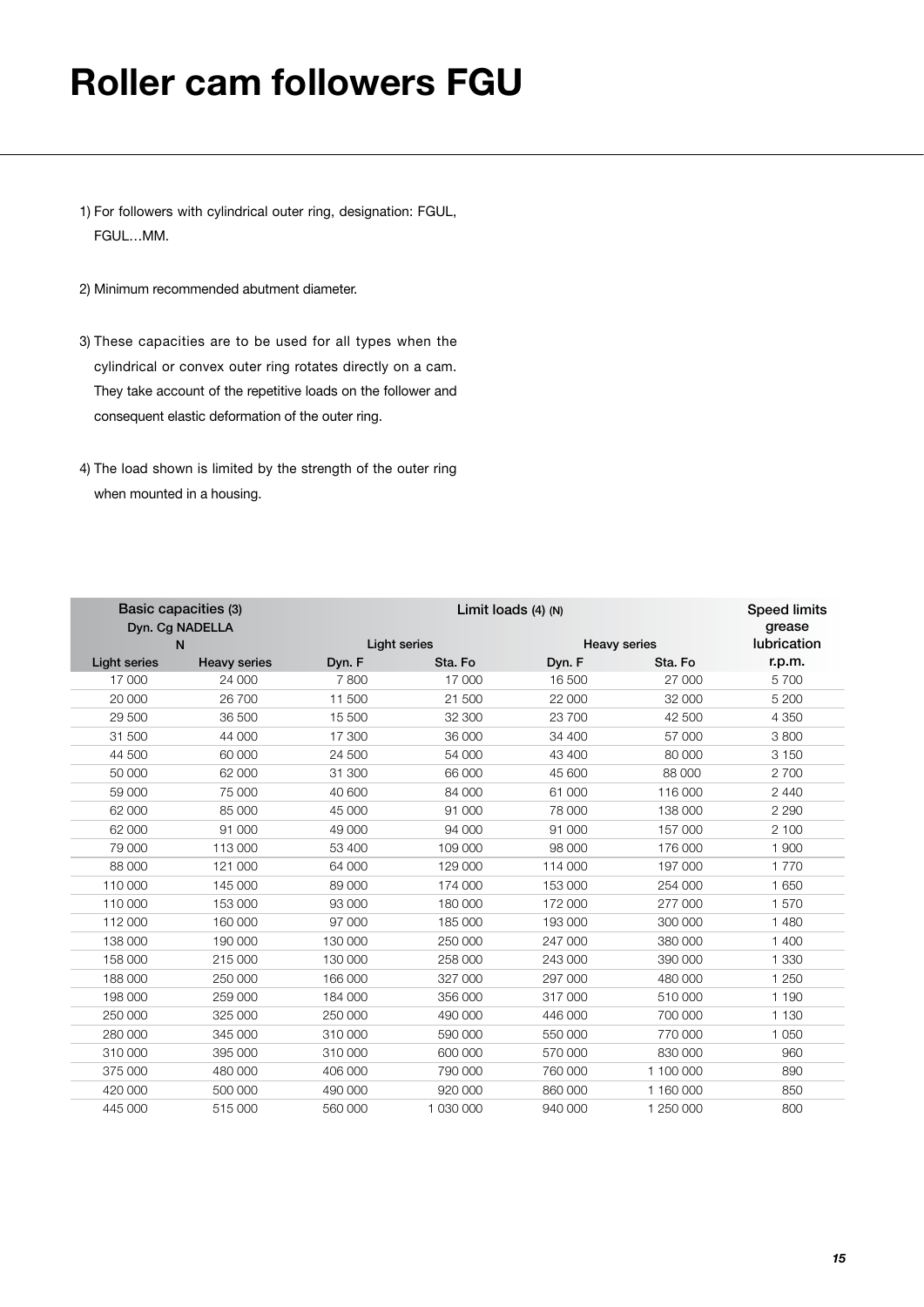### **Guide Rollers PK**



|                | <b>Type</b>           |     |                           |             |      |     | Dimensions (mm)           |     |    |          |                |    |    |                                       |  |
|----------------|-----------------------|-----|---------------------------|-------------|------|-----|---------------------------|-----|----|----------|----------------|----|----|---------------------------------------|--|
| concentric     | eccentric             |     | De $d_1$ <sup>(1)</sup> d | m Smin. P L |      |     | A B                       |     | C. | R        | $\mathbf{I}_1$ |    |    | $M$ SW <sub>1</sub> SW <sub>2</sub> k |  |
|                | <b>PK 52C PKR 52C</b> | 52  | 21 M 20 x 1.5 19.8        | 15          | 13.4 | 73  | 35                        | -41 | 29 | 800      | 14             | 28 |    | 8 ch. 30                              |  |
|                | <b>PK 62C PKR 62C</b> | 62  | 27 M 24 x 1.5 20.8        | 19 15.4     |      | 83  | 37                        | 44  | 29 | 800      | 18             | 35 | 10 | ch. 36                                |  |
|                | <b>PK 72C PKR 72C</b> | 72  | 36 M 30 x 1.5 27          | - 19        | 21.6 | 100 | 45                        | 55  | 33 | 1 200    | 18             | 44 |    | 12 ch. 46 1                           |  |
| <b>PK 90C</b>  | <b>PKR 90C</b>        | 90  | 38 M 36 x 1.5 30          | 24          |      |     | 24.6 115 $53^{56(5)}$     | 62  |    | 45 1 200 | 23             | 50 |    | 14 ch. 55 1                           |  |
| <b>PK 110C</b> | <b>PKR 110C</b>       | 110 | 42 M 36 x 1.5 34          | 33          |      |     | 24.6 135 60 $63^{(5)}$ 70 |     | 48 | 1 200    | -32            | 56 |    | 14 ch. 55 1                           |  |

|                |                 | Bearing rating (N) |                          |                 | Torque <sup>(2)</sup>     |                |
|----------------|-----------------|--------------------|--------------------------|-----------------|---------------------------|----------------|
|                | <b>Type</b>     | Dynamic<br>C       | <b>Static</b><br>$C_{o}$ | Limit loads (N) | wrench<br>setting<br>(Nm) | Weight<br>(Kg) |
| <b>PK 52C</b>  | <b>PKR 52C</b>  | 36 360             | 44 000                   | 11 900          | 80                        | 0.6            |
| <b>PK 62C</b>  | <b>PKR 62C</b>  | 39 100             | 50 400                   | 22 100          | 160                       | 0.9            |
| <b>PK 72C</b>  | <b>PKR 72C</b>  | 52 820             | 72 000                   | 31 300          | 300                       | 1.6            |
| <b>PK 90C</b>  | <b>PKR 90C</b>  | 86 440             | 136 000                  | 43 700          | 450                       | 2.8            |
| <b>PK 110C</b> | <b>PKR 110C</b> | 127 600            | 195 000                  | 55 600          | 450                       | 4.9            |

1) Housing bore tolerance: H7

2) The torque wrench settings are given for non-lubricated threads; for lubricated threads, multiply figure by 0.8

3) Standard seals: material NBR, RS type

- 4) On request, the guide rollers can be supplied in AISI 440 stainless steel (suffix **NX**) and with Viton seals for operating temperatures up to 120 °C (suffix **V**, up to dimension PK 90 C included)
- 5) Dimensions relating to the stainless-steel rollers (suffix **NX**)
- 6) The guide rollers are complete with self-locking washers and hexagonal nut for fitting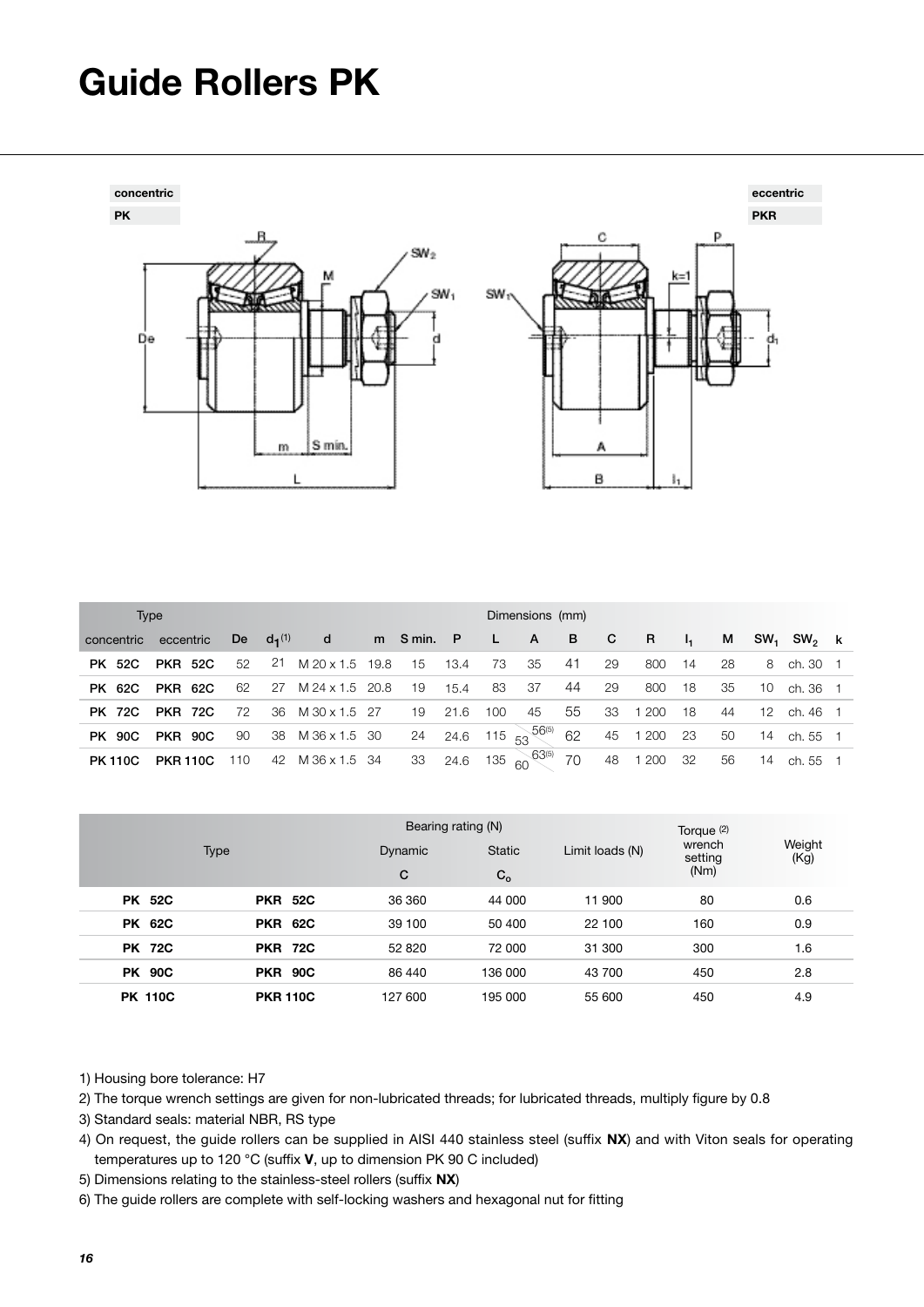### **Guide Wheels FK**





|                |     |    |                  |    | Dimensions (mm) |              |    |                |    |
|----------------|-----|----|------------------|----|-----------------|--------------|----|----------------|----|
| <b>Type</b>    | De  | d  | $\overline{A}$   | B  | C               | $\mathsf{R}$ | F  | d <sub>2</sub> | M  |
| <b>FK 52C</b>  | 52  | 15 | 35               | 42 | 29              | 800          | 25 | 2.5            | 30 |
| <b>FK 62C</b>  | 62  | 20 | 37               | 45 | 29              | 800          | 29 | 3              | 35 |
| <b>FK 72C</b>  | 72  | 25 | 45               | 56 | 33              | 200          | 37 | $\overline{4}$ | 44 |
| <b>FK 90C</b>  | 90  | 28 | $56^{(3)}$<br>53 | 64 | 45              | 200          | 42 | 4              | 49 |
| <b>FK 110C</b> | 110 | 35 | 63(3)<br>60      | 72 | 48              | 200          | 52 | $\overline{4}$ | 59 |

|                | Bearing rating (N) |                     |                |
|----------------|--------------------|---------------------|----------------|
| <b>Type</b>    | Dynamic            | <b>Static</b>       | Weight<br>(kg) |
|                | C                  | radial $C_{\alpha}$ |                |
| <b>FK 52C</b>  | 36 360             | 44 000              | 0.5            |
| <b>FK 62C</b>  | 39 100             | 50 400              | 0.6            |
| <b>FK 72C</b>  | 52 820             | 72 000              | 1.2            |
| <b>FK 90C</b>  | 86 440             | 136 000             | 2.3            |
| <b>FK 110C</b> | 127 600            | 195 200             | 3.9            |

1) Standard seals: material NBR, RS type

2) On request, the guide rollers can be supplied in AISI 440 stainless steel (suffix **NX**) and with Viton seals for operating temperatures up to 120 °C (suffix **V**, up to dimension FK 90 C included)

3) Dimensions relating to the stainless-steel rollers (suffix **NX**)

4) To prevent rotation between roller and shaft a pin can be fitted in one of the holes "d<sub>2</sub>" positioned in the side flange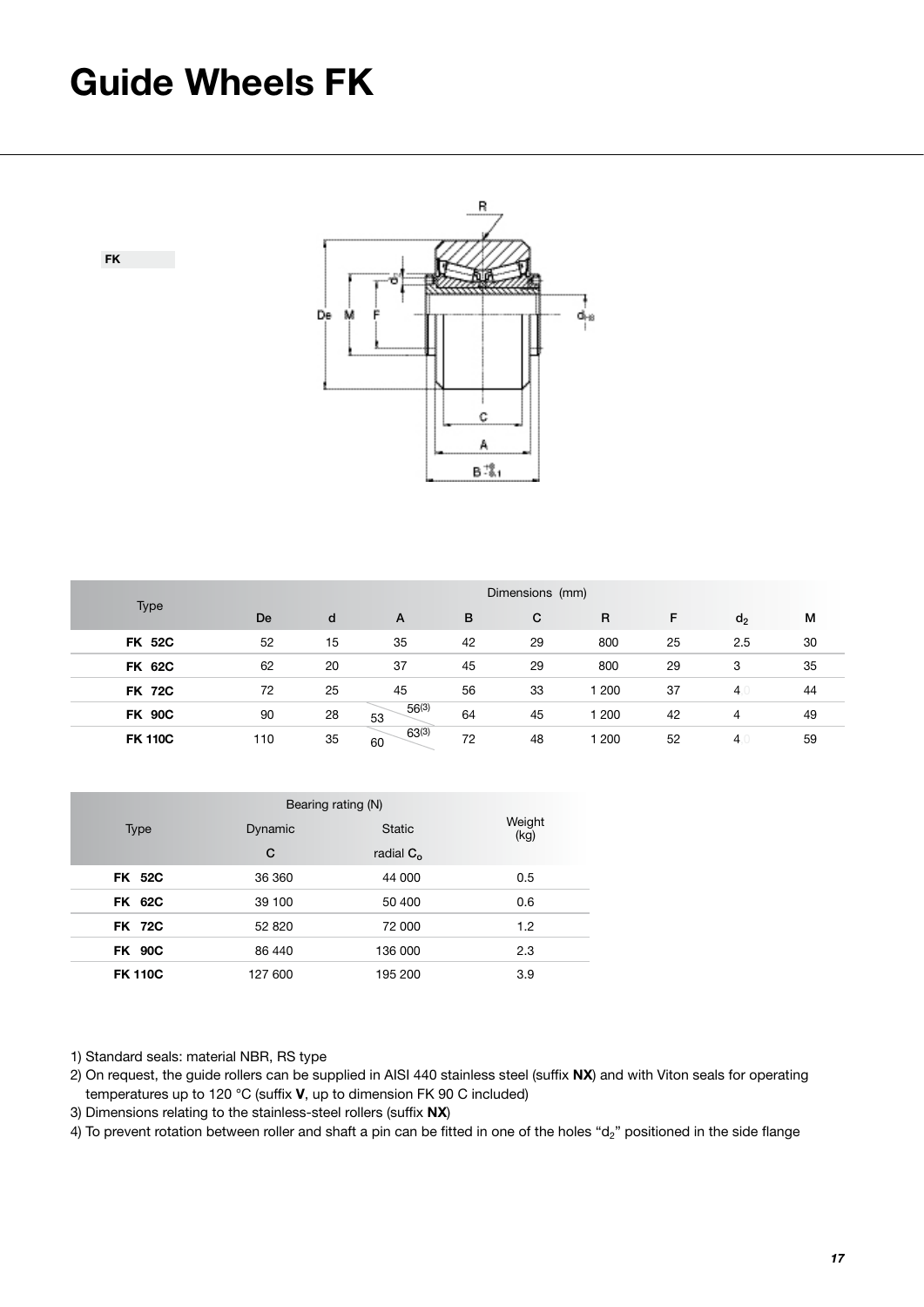## **Small cam folowers FP**



- 1) For followers with cylindrical outer ring, designation: FPL.
- 2) Minimum recommended abutment diameter.
- 3) These capacities are to be used only for followers FPL, when the cylindrical outer ring is mounted in a housing.
- 4) These capacities are to be used for all types when the cylindrical or convex outer ring rotates directly on a cam. They take account of the repetitive loads on the follower and consequent elastic deformation of the outer ring.
- 5) The load shown is limited by the strenght of the outer ring when mounted in a housing.
- 6) With oil lubrication of followers without seals FP or FPL types, these speeds can be increased by 30% for continuous rotation or, up to 50% momentarily

| Type (1) |    |    |   | Dimensions (mm) |     |                       |             | <b>Basic capacities</b>                             | Limit loads $(4)$ $(N)$ | <b>Speed limits</b> |                                            |
|----------|----|----|---|-----------------|-----|-----------------------|-------------|-----------------------------------------------------|-------------------------|---------------------|--------------------------------------------|
|          | De | Di | A | B<br>max        | min | r <sub>1</sub><br>min | M(2)<br>min | for followers (3)<br>Dyn. Cg<br><b>NADELLA</b><br>N | Dyn. F                  | Sta. Fo             | grease<br><b>lubrication</b><br>(6) r.p.m. |
| FP 310   | 10 | 3  | 8 | 8.7             | 0.2 | 0.15                  | 8.4         | 2 1 3 0                                             | 1 160                   | 2 0 5 0             | 13800                                      |
| FP 311   | 11 | 3  | 8 | 8.7             | 0.2 | 0.15                  | 8.4         | 2480                                                | 1680                    | 2 5 2 0             | 13800                                      |
| FP 4 12  | 12 | 4  | 9 | 9.7             | 0.2 | 0.15                  | 10.3        | 2980                                                | 1820                    | 3 3 5 0             | 11 400                                     |
| FP 4 13  | 13 | 4  | 9 | 9.7             | 0.2 | 0.15                  | 10.3        | 3 3 5 0                                             | 2 4 5 0                 | 3950                | 11 400                                     |
| FP 4 14  | 14 | 4  | 9 | 10.2            | 0.3 | 0.15                  | 11.8        | 3500                                                | 2 5 5 0                 | 4 3 5 0             | 10 100                                     |
| FP 4 15  | 15 | 4  | 9 | 10.2            | 0.3 | 0.15                  | 11.8        | 3750                                                | 3 200                   | 4 7 5 0             | 10 100                                     |

### **Cam followers with bigger stud PFL**

High precision, for employment on automatic machines, positioners with stations and cam movements.



- 1) For followers with convex outer ring with radius of 800 mm and tolerance h6 on the external diameter: PF.
- 2) These load capacities are to be used for all cam followers when the cylindrical or convex outer ring rotates directly on a cam. They take account of the repetitive loads on the follower and consequent elastic deformation of the outer ring.
- 3) Maximum load is limited by the strength of the outer ring.
- 4) With oil lubrication the speeds can be increased by 30% for continuous rotation or, up 50% momentarily.

| Type $(1)$    |    |    |    | Dimensions (mm) |    |      |    | <b>Basic capacities</b><br>for followers (2) | $Limit$ loads $(3)$ $(N)$ | Speed<br>limits                              |  |
|---------------|----|----|----|-----------------|----|------|----|----------------------------------------------|---------------------------|----------------------------------------------|--|
|               | De | A  | B  | d               | н  |      | f  | Dyn. C<br><b>NADELLA</b><br>N                | Dyn. F                    | grease<br><b>lubrication</b><br>$(4)$ r.p.m. |  |
| <b>PFL10</b>  | 10 | 9  | 10 | 6x1<br>M        | 16 | 26.5 | 8  | 2 500                                        | 1700                      | 13 000                                       |  |
| <b>PFL11</b>  | 11 | 9  | 10 | 6x1<br>M        | 16 | 26.5 | 8  | 2950                                         | 1700                      | 13 000                                       |  |
| <b>PFL 12</b> | 12 | 9  | 10 | 6x1<br>M        | 16 | 26.5 | 8  | 3 100                                        | 1700                      | 11 400                                       |  |
| <b>PFL 13</b> | 13 | 9  | 10 | M<br>6x1        | 16 | 26.5 | 8  | 3 4 0 0                                      | 1700                      | 11 400                                       |  |
| <b>PFL 14</b> | 14 | 10 | 11 | 8 x 1.25<br>M   | 20 | 31.5 | 10 | 4 300                                        | 3550                      | 10 100                                       |  |
| <b>PFL 15</b> | 15 | 10 | 11 | 8 x 1.25<br>M   | 20 | 31.5 | 10 | 4 800                                        | 3550                      | 10 100                                       |  |
| <b>PFL 16</b> | 16 | 11 | 12 | 8 x 1.25<br>M   | 20 | 32.5 | 10 | 5 0 5 0                                      | 3 3 7 0                   | 9 3 0 0                                      |  |
| <b>PFL 19</b> | 19 | 12 | 13 | M 10 x 1.25     | 23 | 36.5 | 12 | 6 500                                        | 6 0 8 0                   | 7600                                         |  |
| <b>PFL 22</b> | 22 | 12 | 13 | M 10 x 1.25     | 23 | 36.5 | 12 | 6 3 5 0                                      | 6080                      | 6 300                                        |  |

The diameter of the stud is on h6 tolerance. Lubrication holes are not provided.

Tightening torques: see the values on the tables of the cam followers with needle rollers with the same diameter of the shaft.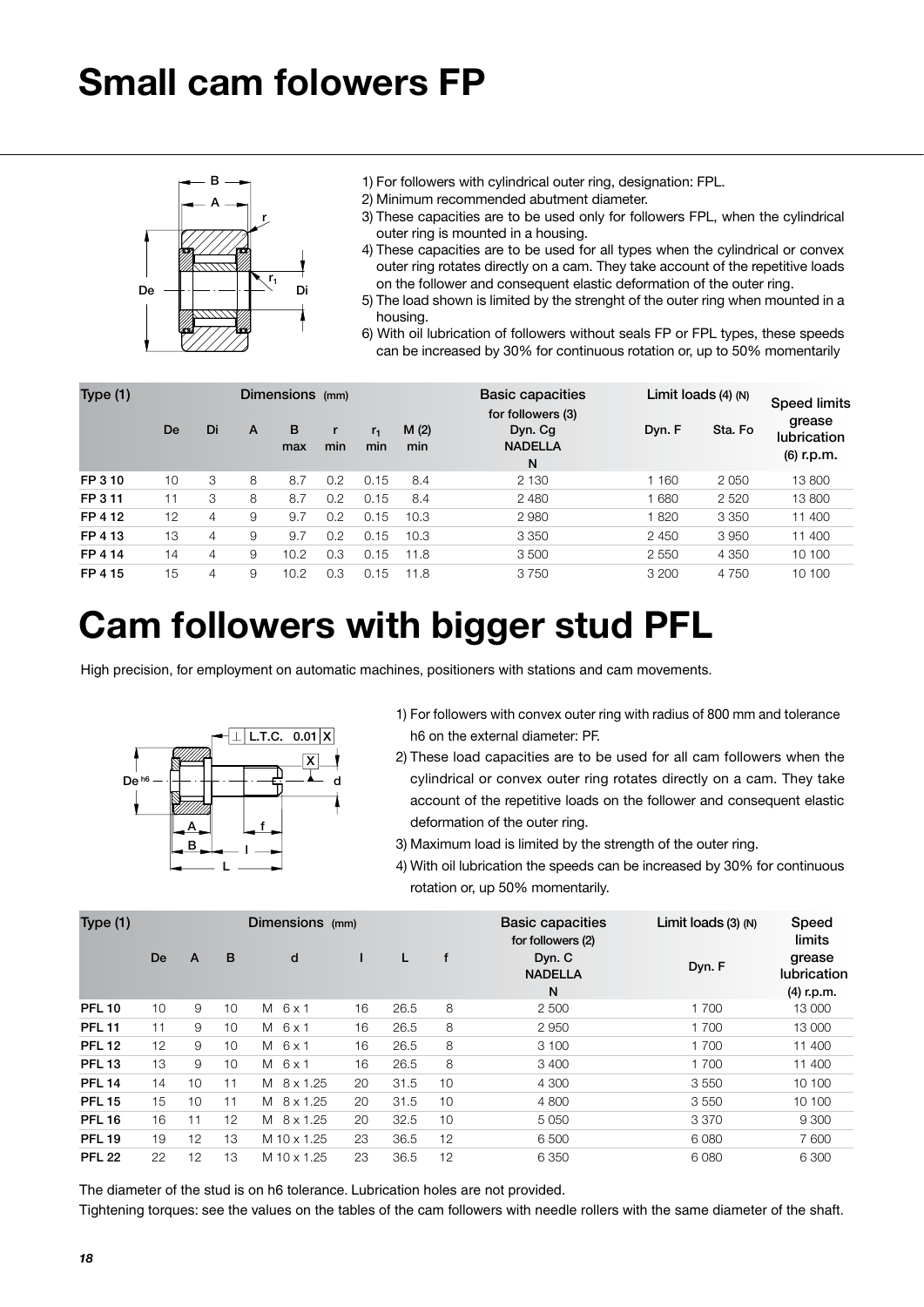# **Cam followers with smooth stud PFP**



- 1) For cam followers with cylindrical outer ring and tolerance h6 on the external diameter: PFPL.
- 2) These load capacities are to be used for all cam followers when the cylindrical or convex outer ring rotates directly on a cam. They take account of the repetitive loads on the follower and consequent elastic deformation of the outer ring.
- 3) Maximum load is limited by the strength of the outer ring.
- 4) Suggested position for the grub screw.
- 5) With oil lubrication the speeds can be increased by 30% for continuous rotation or, up to 50% momentarily.

| Type (1)      |    |    |    | Dimensions (mm) |    |      |         |                | <b>Basic capacities</b><br>for followers (2) | Limit loads<br>Dyn. F | Speed<br>limits                              |
|---------------|----|----|----|-----------------|----|------|---------|----------------|----------------------------------------------|-----------------------|----------------------------------------------|
|               | De | d  | A  | B               |    | L    | m $(4)$ | $\mathbf f$    | Dyn. Cg<br><b>NADELLA</b><br>N               | $(3)$ (N)             | grease<br><b>lubrication</b><br>$(5)$ r.p.m. |
| <b>PFP 26</b> | 26 | 10 | 12 | 13              | 15 | 28   | 7.5     | M <sub>3</sub> | 8900                                         | 6 0 0 0               | 5 500                                        |
| <b>PFP 30</b> | 30 | 12 | 14 | 15              | 18 | 33   | 9       | M <sub>3</sub> | 12 900                                       | 9 100                 | 4 800                                        |
| <b>PFP 32</b> | 32 | 12 | 14 | 15              | 18 | 33   | 9       | M <sub>3</sub> | 13800                                        | 9 100                 | 4 800                                        |
| <b>PFP 35</b> | 35 | 16 | 18 | 19.5            | 24 | 43.5 | 12      | M4             | 19 200                                       | 16 500                | 3850                                         |
| <b>PFP 40</b> | 40 | 18 | 20 | 21.5            | 27 | 48.5 | 13.5    | M <sub>5</sub> | 20 000                                       | 21 400                | 3 1 5 0                                      |
| <b>PFP 47</b> | 47 | 20 | 24 | 25.5            | 30 | 55.5 | 15      | M <sub>6</sub> | 28 300                                       | 24 700                | 2 700                                        |
| <b>PFP 52</b> | 52 | 20 | 24 | 25.5            | 30 | 55.5 | 15      | M <sub>6</sub> | 34 000                                       | 24 700                | 2 700                                        |
| <b>PFP 62</b> | 62 | 24 | 29 | 30.6            | 36 | 66.6 | 18      | M <sub>8</sub> | 42 600                                       | 35 600                | 2 3 3 0                                      |
| <b>PFP 72</b> | 72 | 24 | 29 | 30.6            | 36 | 66.6 | 18      | M <sub>8</sub> | 47 900                                       | 35 600                | 2 3 3 0                                      |

### **Double cam followers PFDL**

For employment on cam movements with double contact.



- 1) For followers with convex outer ring and tolerance h6 on the external diameter: PFD.
- 2) These load capacities are to be used for all cam followers when the cylindrical or convex outer ring rotates directly on a cam. The take account of the repetitives loads on the follower and consequent elastic deformation of the outer ring.
- 3) Limit load is the total load acting contemporarily and equally divided on both the rollers.
- 4) With oil lubrication the speeds can be increased by 30% for continuous rotation or, up to 50% momentarily.

| Type $(1)$        |    |             | Dimensions (mm) |    |    |      |    |      | <b>Basic capacities</b><br>for followers (2) | Limit<br>loads      | Speed<br>limits       |
|-------------------|----|-------------|-----------------|----|----|------|----|------|----------------------------------------------|---------------------|-----------------------|
|                   | De | d           | a               | А  | в  |      |    |      | Dyn. Cg<br><b>NADELLA</b>                    | Dyn. F<br>$(3)$ (N) | grease<br>lubrication |
|                   |    |             |                 |    |    |      |    |      | N                                            |                     | (4) r.p.m.            |
| <b>PFDL 24.10</b> | 24 | M 10 x 1,25 | 10              | 21 | 23 | 21.5 | 45 | 12.5 | 6950                                         | 3 4 5 0             | 6 300                 |
| <b>PFDL 28.10</b> | 28 | M 12 x 1,5  | 10              | 21 | 22 | 22.5 | 45 | 13.5 | 7 700                                        | 6 200               | 5 300                 |
| <b>PFDL 32.10</b> | 32 | M 12 x 1.5  | 10              | 21 | 22 | 22.5 | 45 | 13.5 | 10 200                                       | 6 200               | 4 9 0 0               |
| <b>PFDL 32.14</b> | 32 | M 12 x 1.5  | 14              | 29 | 30 | 29.5 | 60 | 18   | 13 800                                       | 4 5 5 0             | 4 800                 |

The diameter of the stud is on h6 tolerance.

The load coefficients refers to each roller of the two composing the follower.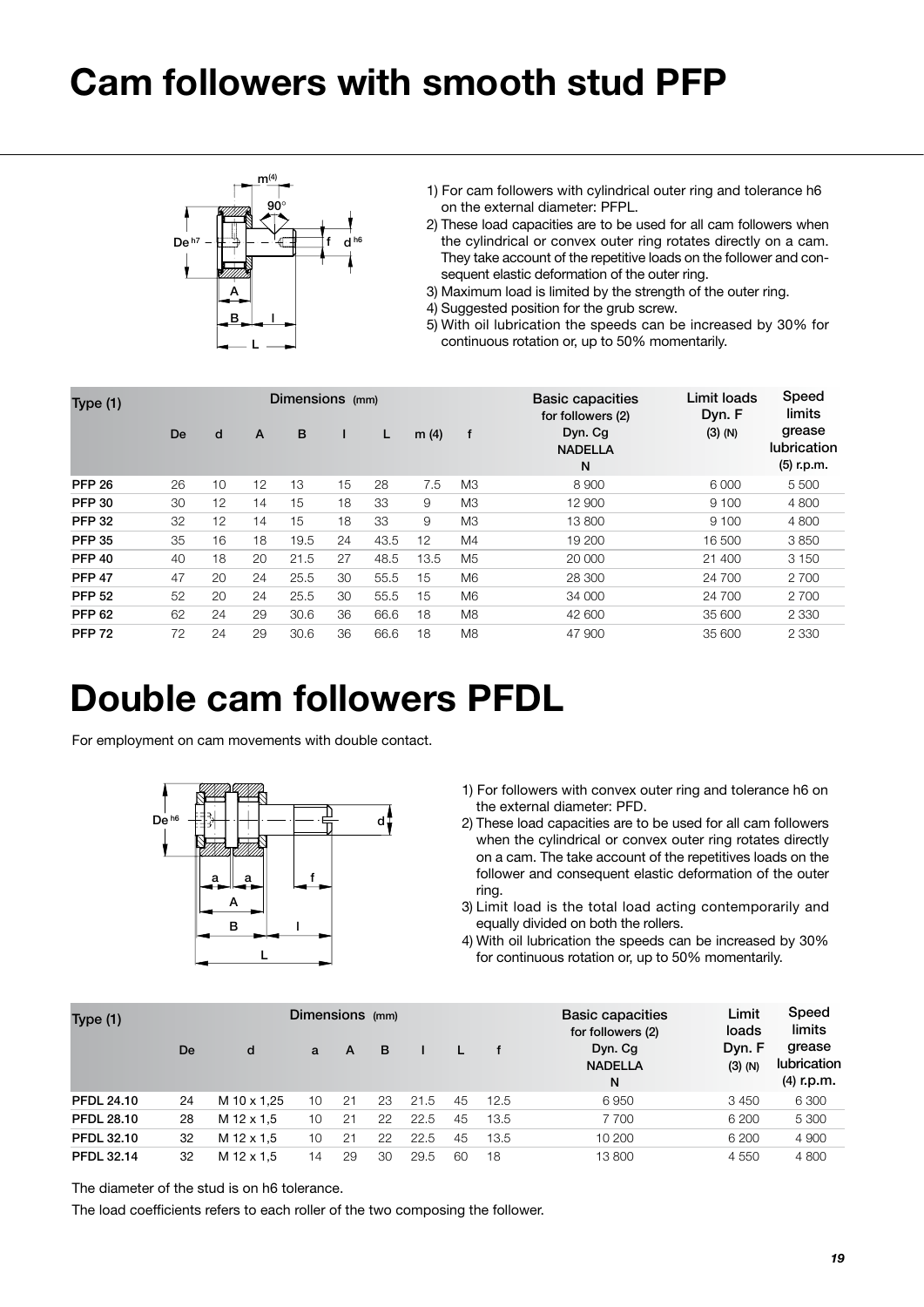### **Example of special executions**